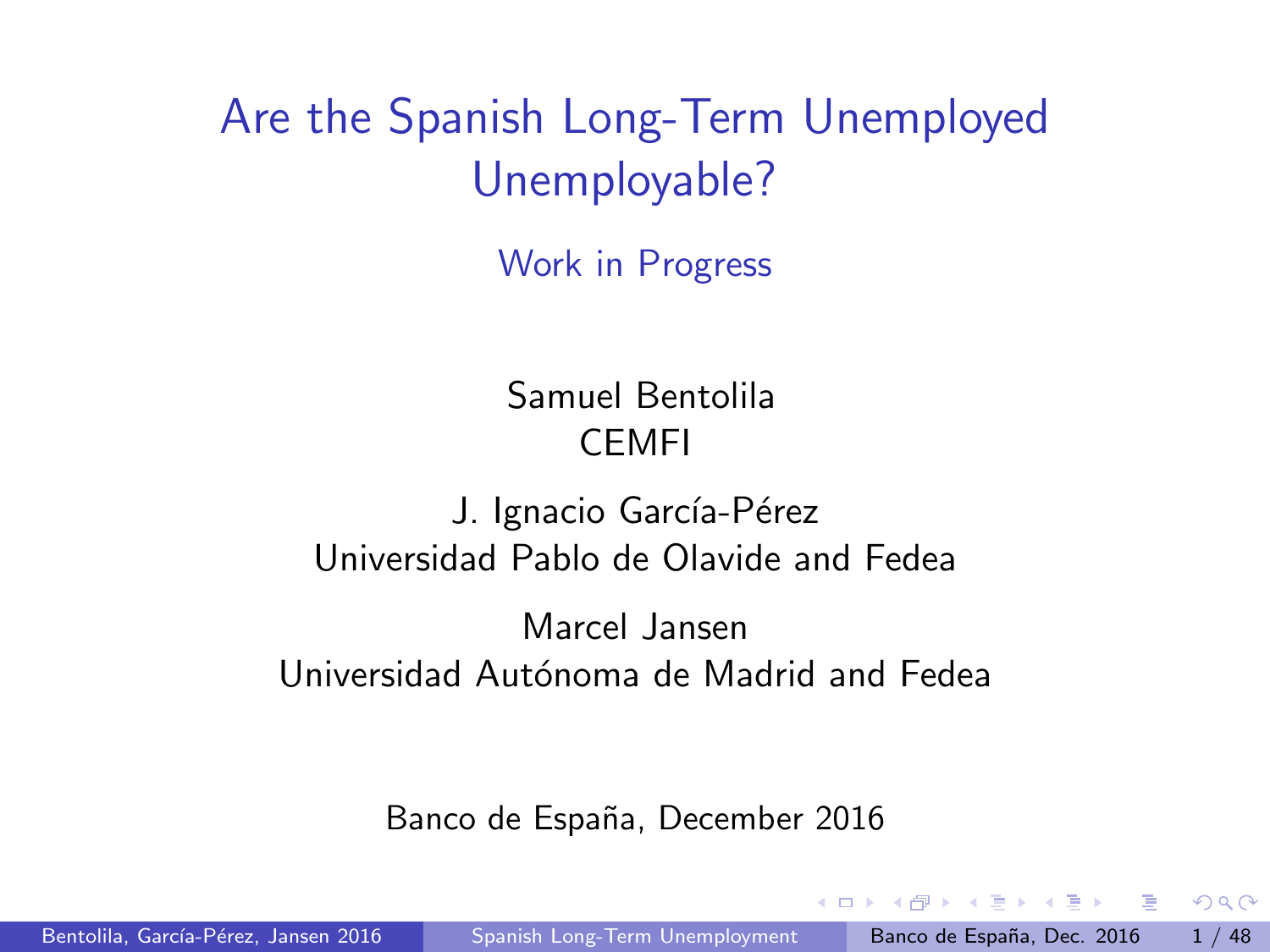## **Motivation**

- The Great Recession has created a enormous buildup of LTU and very long-term unemployment (VLTU).
- Job finding rates of LTU remain low, despite strong job creation.
- **.** Main risks:
	- $\triangleright$  Economic and social exclusion of the most vulnerable groups
	- $\triangleright$  High levels of structural unemployment (hysteresis)
	- $\blacktriangleright$  Inadequate institutional setup to deal with the problem
- We need to understand the causes of the buildup of LTU and low outflow rates to design effective policies

医单位 医单位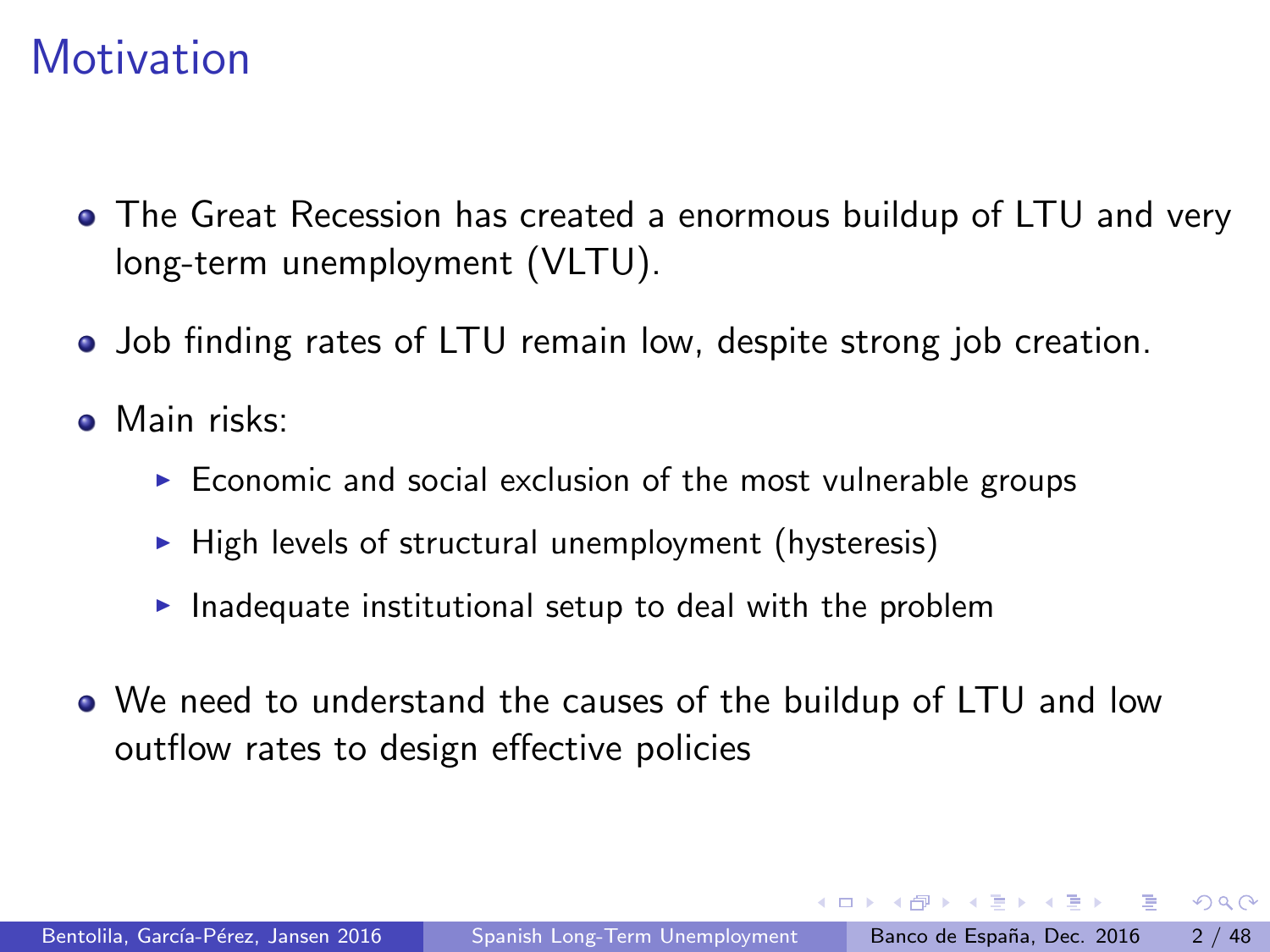# <span id="page-2-0"></span>Unprecedented levels of (V)LTU

Duration-dependent unemployment rates



Source: Own calculations based on microdata EPA

Bentolila, García-Pérez, Jansen 2016 [Spanish Long-Term Unemployment](#page-0-0) Banco de España, Dec. 2016 3 / 48

 $\sim$ 

**∢ ⊡**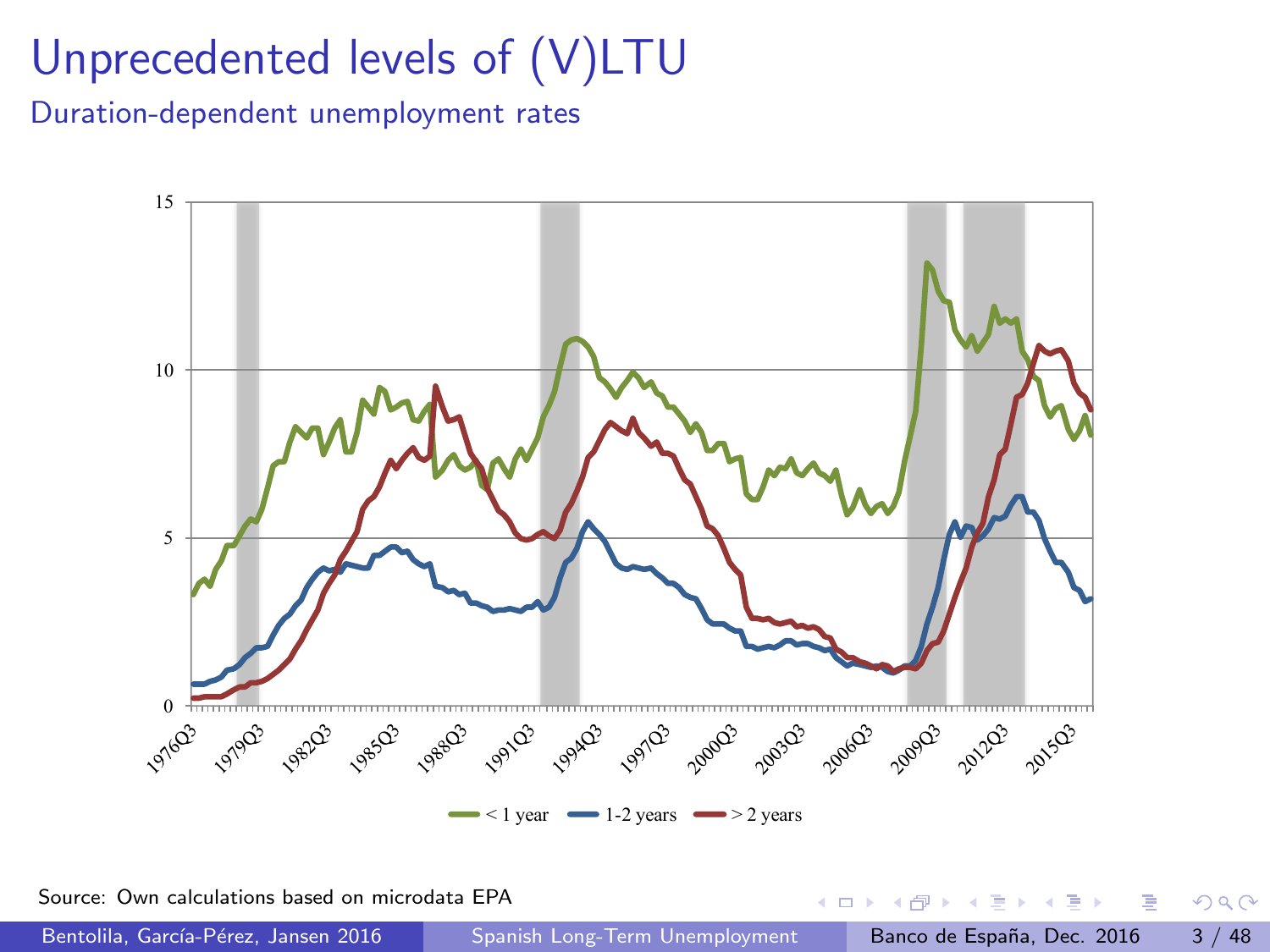#### Slow and uneven recovery

Job finding rates by unemployment duration



Source: Own calculations based on flow da[ta E](#page-2-0)P[A](#page-4-0)  $\longleftrightarrow$   $\Rightarrow$   $\Rightarrow$   $\Rightarrow$   $\Rightarrow$ 

D.

 $299$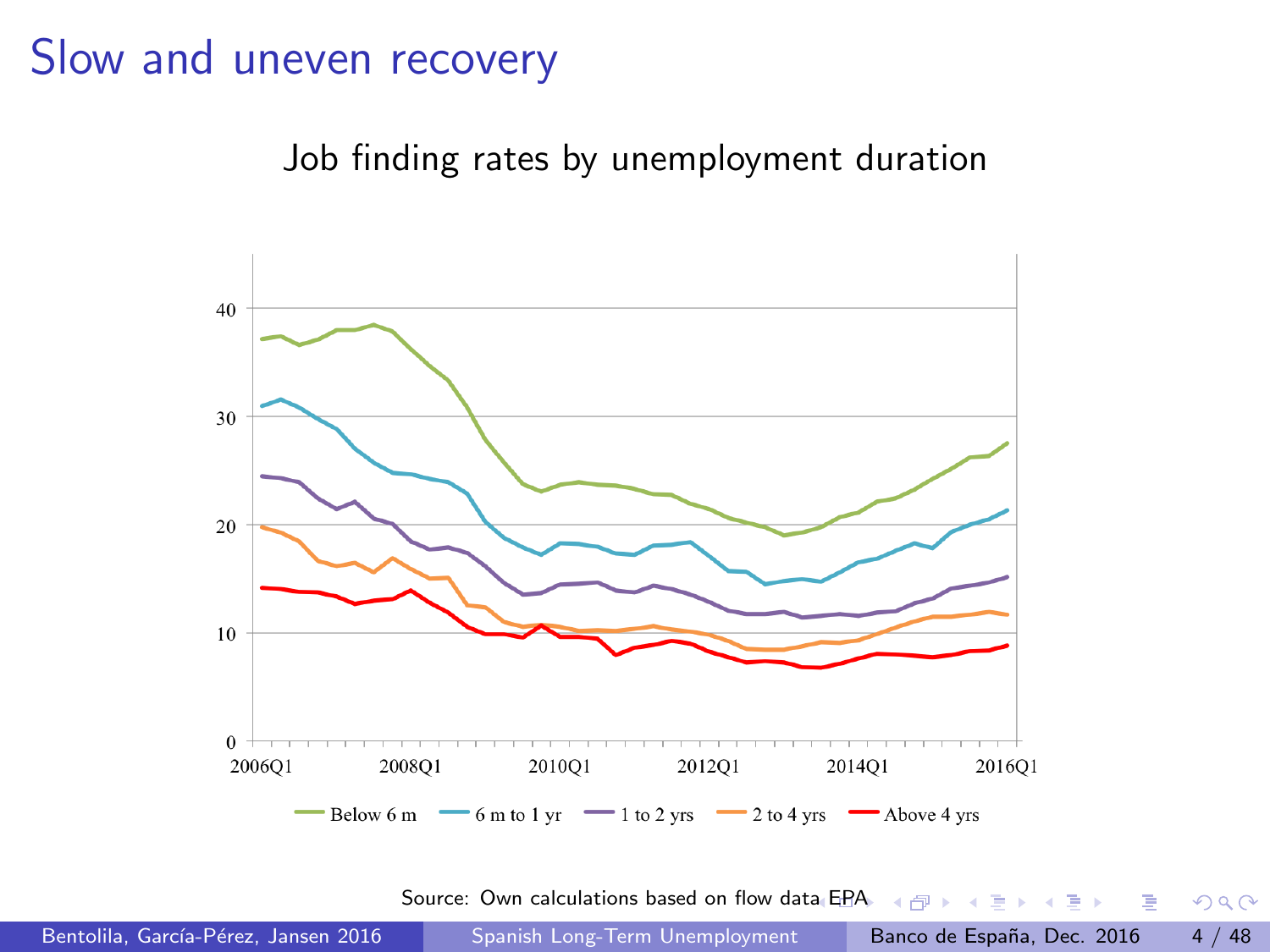## <span id="page-4-0"></span>International comparison of LTU rates

Concentration of LTU in all program countries



 $\leftarrow$ 

 $\equiv$ 

 $-4$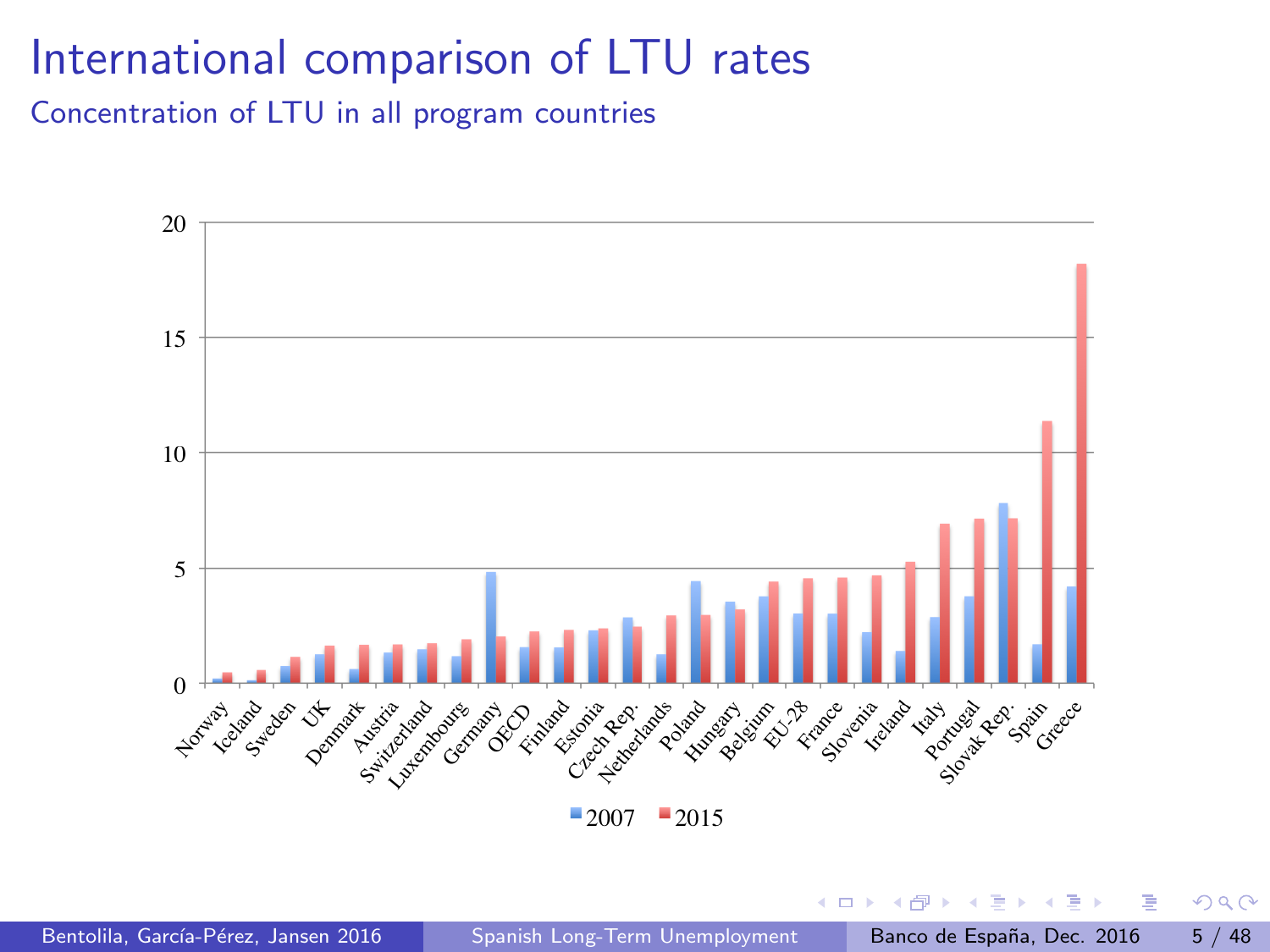## Candidate sources of LTU

The factors that explain the rise in the stock of LTU are essentially the same as those that explain the rise in unemployment:

- Steep and persistent drop in aggregate demand ("double-dip recession")
- Collapse of the construction sector  $-$  inflow of 1.7M mostly low-educated males
- Banking crisis (Bentolila, Jansen and Jiménez, 2015)
- Wage rigidity (Font, Izquierdo and Puente, 2015)

Duality also contributed to the surge in unemployment, but the impact on LTU is a *priori* ambiguous.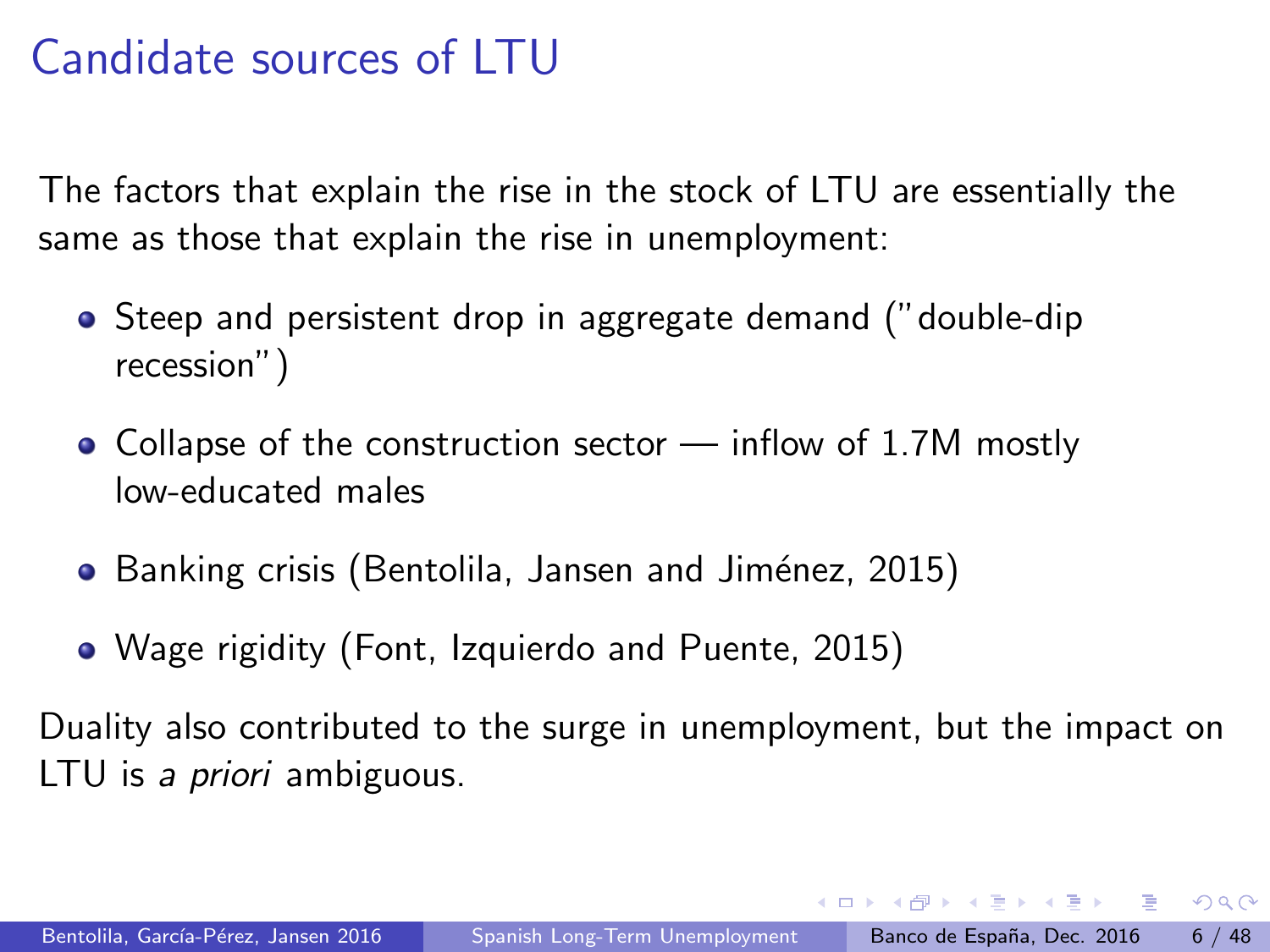## Related literature

Classic references on European and Spanish unemployment problem

- Machin and Manning (Elsevier, 1990)
- Layard, Nickell and Jackman (OUP, 1991)
- García-Pérez (1997), Bover et. al. (2002),...

LTU in the aftermath of the Great Recession in the US

- Krueger, Cramer and Cho (BPEA, 2014);
- Kroft, Lange, Notowidigdo and Katz (JOLE, 2016);
- Shimer, Alvarez and Brovickova (NBER, 2016);
- Abraham, Sandusky, Haltiwanger and Spletzer (CES, 2016);
- Hornstein (Richmond FED 2012)

#### Descriptive overview for Europe

• Bentolila and Jansen (CEPR, 2016)

4 D F

- 3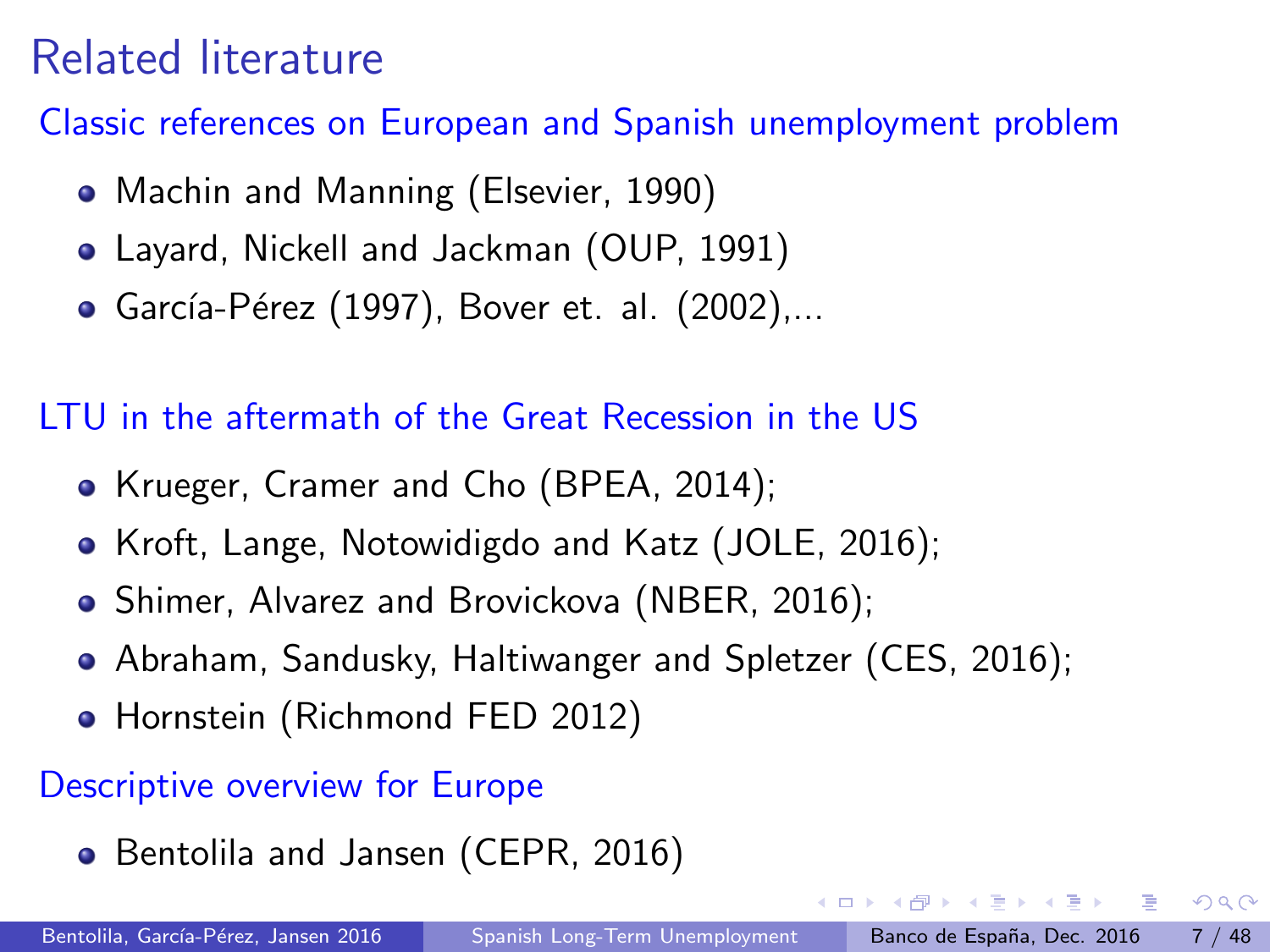## Scope of the paper

- A detailed analysis of the factors that contributed to the rise in LTU in Spain
- We develop and estimate a two-state competing-risks duration model to analyse the factors that explain the LTU inflow and outflow
- The empirical analysis pays close attention to institutional factors:
	- $\triangleright$  Dual structure of the labour market
	- $\triangleright$  Unemployment Insurance (entitlement, assistance vs. contributory)
- A discussion of the (potential) role of Active Labor Market Policies (ALMPs)

 $\Omega$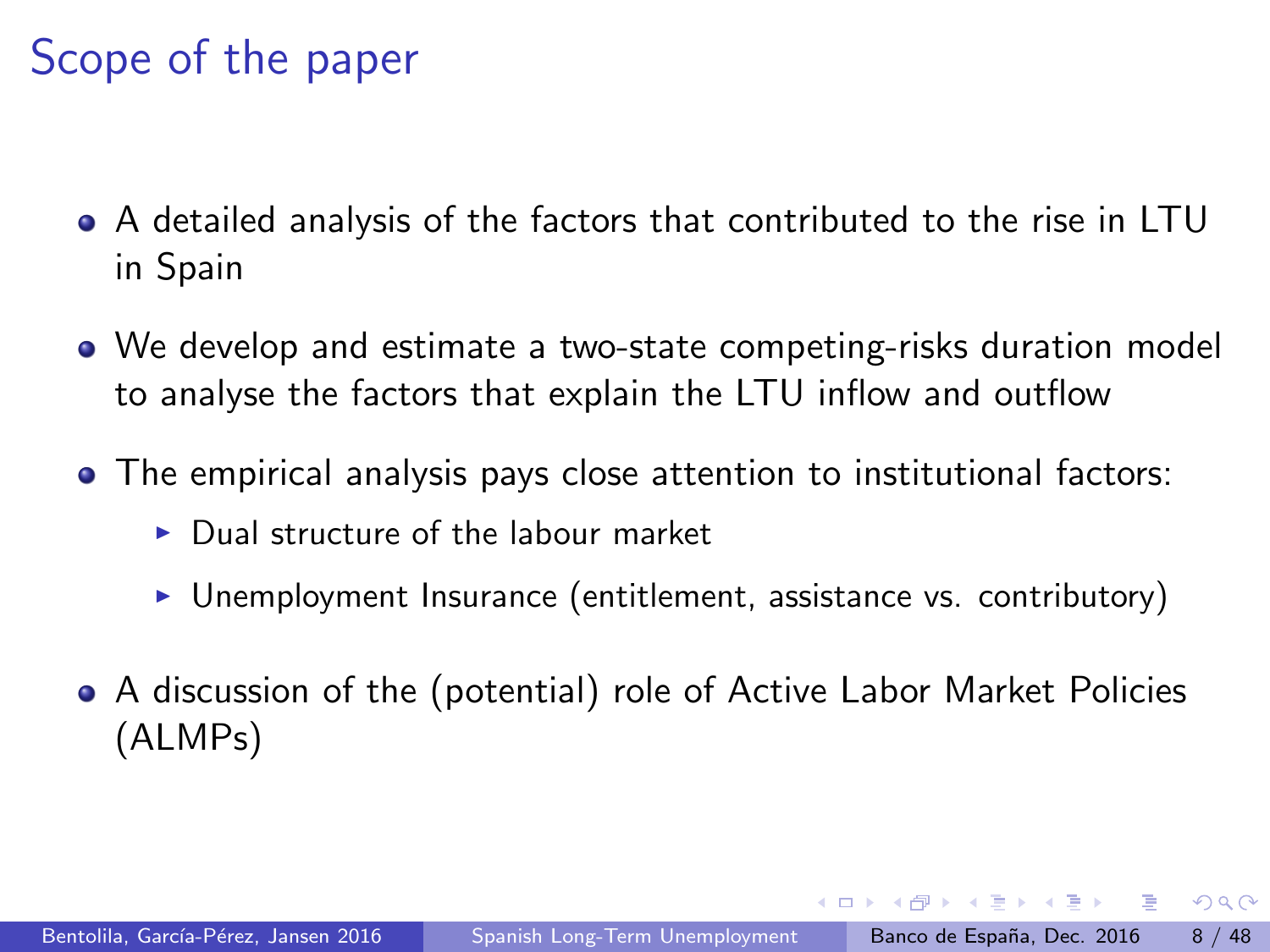## Sneak preview

- The (conditional) probability of entering LTU is very large and significantly raised by low skill, mature age, low experience and receipt of UI benefits
- Duration dependence and not dynamic selection is the primary source of the low job finding rates of the long-term unemployed
- Temporary contracts help to reduce the risk of LTU conditional on unemployment, but also cause huge inflows into unemployment
- Reservation wages adjust with unemployment duration, but not enough
- **•** Growth alone will not solve the problem. Expanding, and especially, improving ALMPs is key.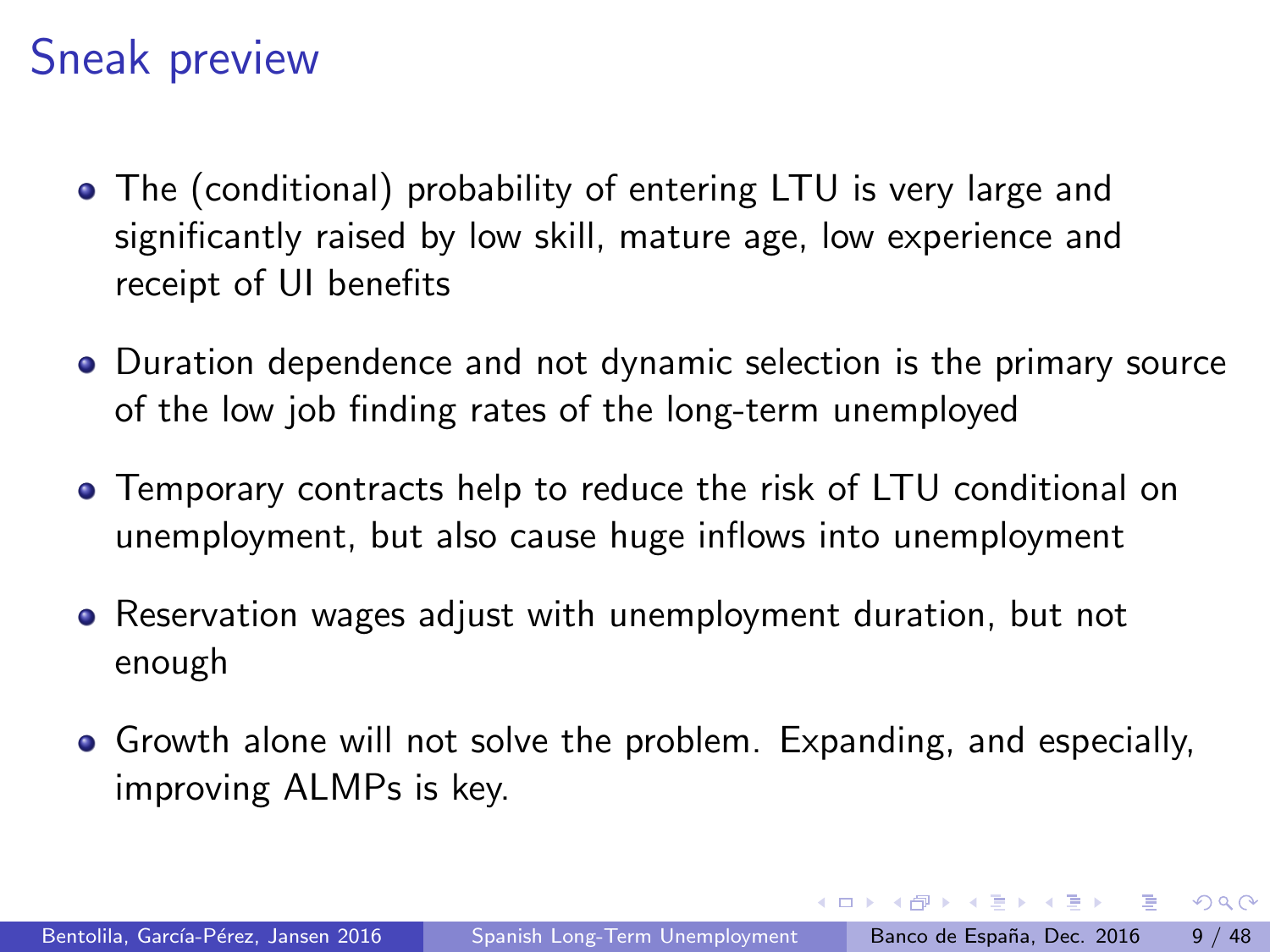## **Contribution**

- Not many studies about LTU in Spain for the moment.
- The novelty of analysing LTU in a dual labor market raises interesting issues:
	- In Is it reasonable to set the counter to zero for a long-term unemployed who is hired for a very short job?
	- $\triangleright$  Are Temporary contracts a useful work sharing arrangement during a crisis?
- Improve methodology to address some of the problems found in the previous literature by further considering:
	- $\blacktriangleright$  Unobserved Heterogeneity
	- $\blacktriangleright$  Self-selection
	- $\blacktriangleright$  State-dependence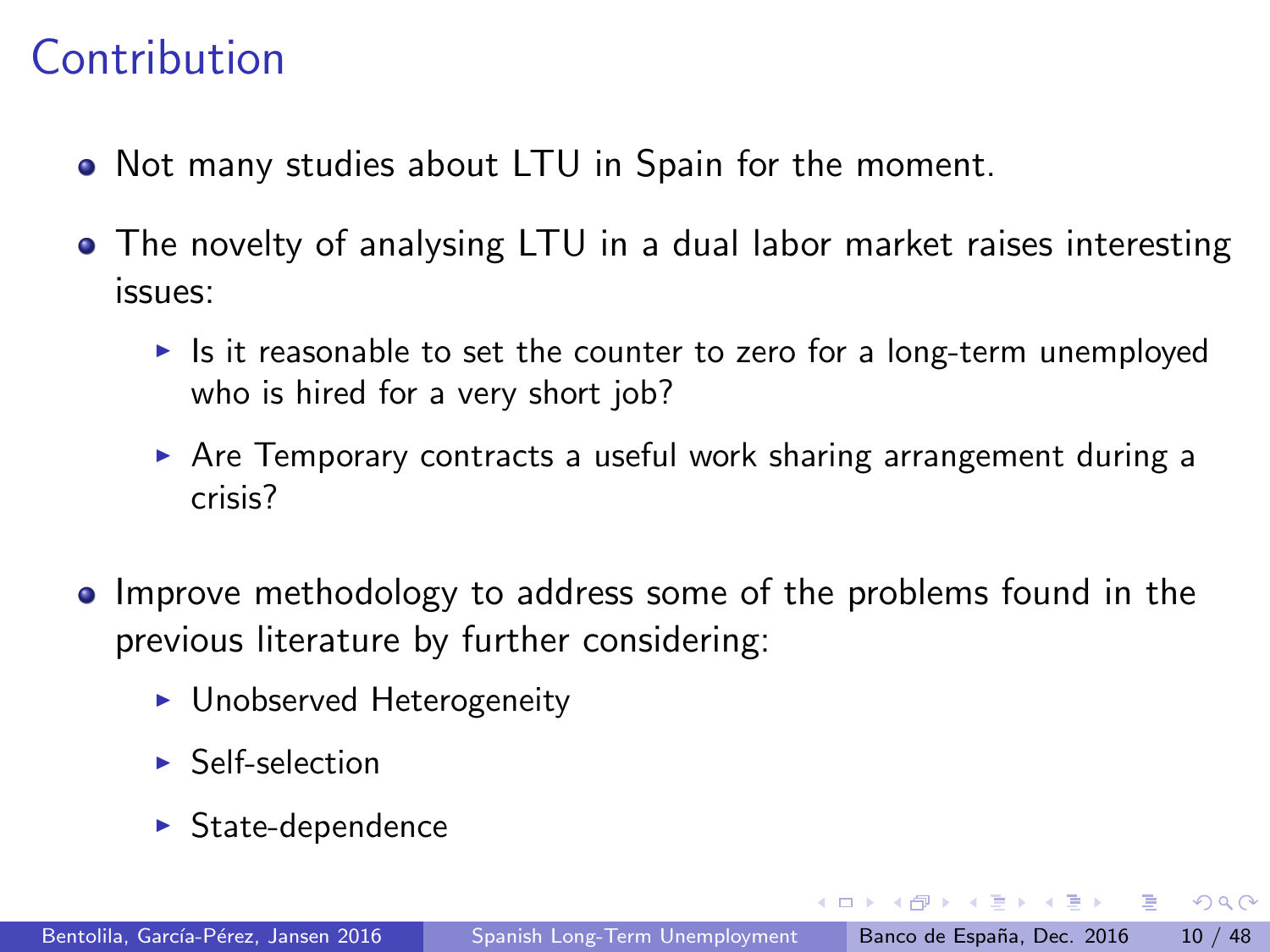### Roadmap

- Long-Term Unemployment and the Great Recession: Some descriptive statistics
- Sources of the increase in LTU: Composition effects or insufficient demand?
- What factors affect the probability of entering and exiting LTU?
- Reemployment wages
- Reservation wages
- Policies to avoid entrenchment

 $\Omega$ 

The South Truck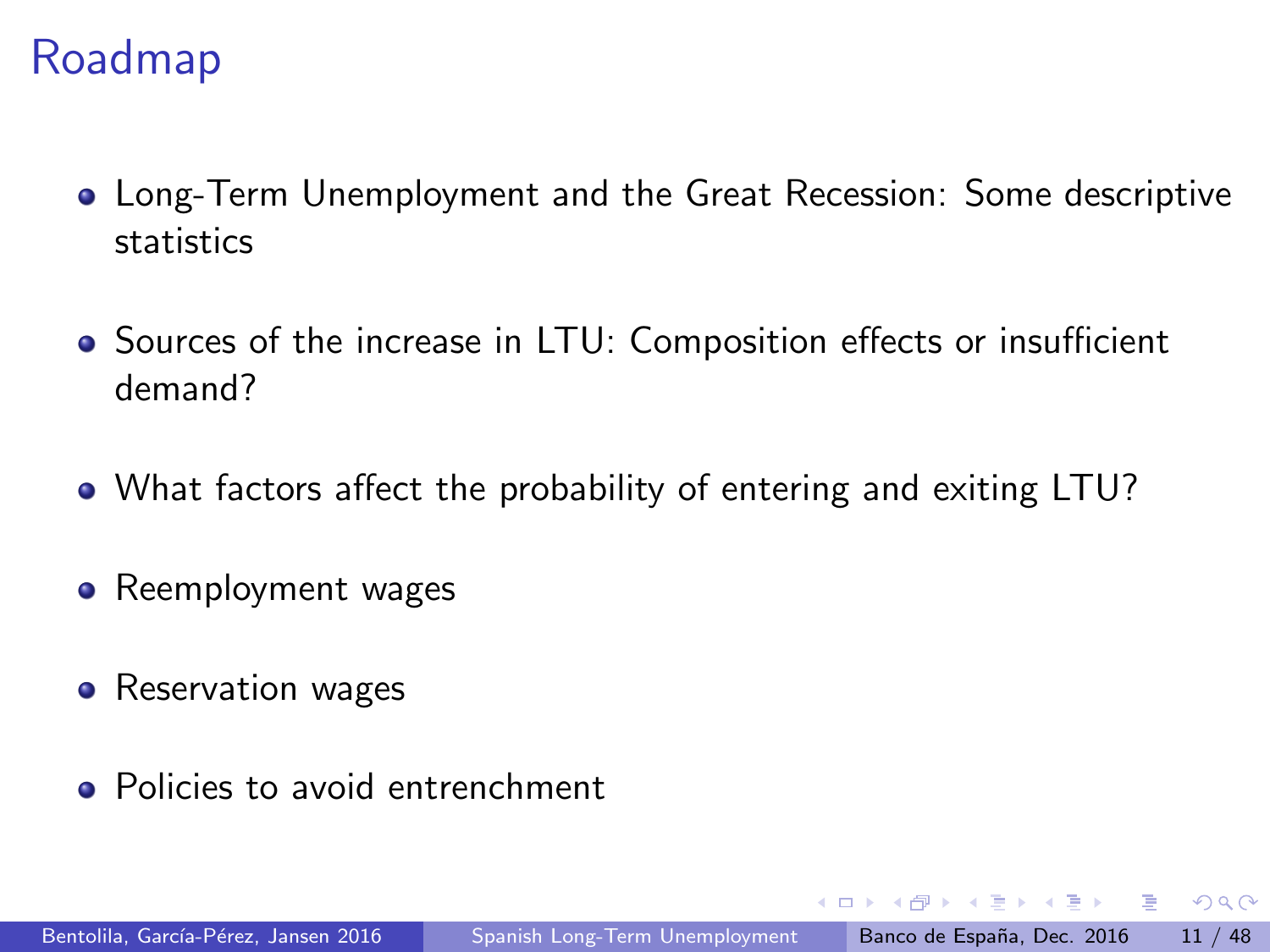Participation, employment, and unemployment rates, 2007Q2-2016Q2 (%)

|                      |        | Participation rate |        | Employment rate |        | Unemployment rate |        | LTU rate |        | LTU share |
|----------------------|--------|--------------------|--------|-----------------|--------|-------------------|--------|----------|--------|-----------|
|                      | 2007Q2 | 2016Q2             | 2007Q2 | 2016Q2          | 2007Q2 | 2016Q2            | 2007Q2 | 2016Q2   | 2007Q2 | 2016Q2    |
| Total                | 72.1   | 74.6               | 66.4   | 59.6            | 8.0    | 20.0              | 2.2    | 12.0     | 0.28   | 0.60      |
| Gender               |        |                    |        |                 |        |                   |        |          |        |           |
| Male                 | 82.0   | 79.6               | 76.9   | 64.9            | 6.2    | 18.5              | 1.5    | 10.7     | 0.24   | 0.58      |
| Female               | 62.0   | 69.5               | 55.5   | 54.3            | 10.4   | 21.9              | 3.2    | 13.4     | 0.31   | 0.61      |
| Age                  |        |                    |        |                 |        |                   |        |          |        |           |
| 16-24 years old      | 52.4   | 37.3               | 42.9   | 20.0            | 18.1   | 46.5              | 2.9    | 18.7     | 0.16   | 0.40      |
| 25-34 years old      | 86.6   | 87.7               | 80.1   | 68.0            | 7.5    | 22.4              | 1.9    | 12.6     | 0.25   | 0.56      |
| 35-49 years old      | 84.5   | 90.5               | 78.8   | 75.4            | 6.7    | 16.8              | 1.8    | 9.9      | 0.27   | 0.59      |
| 45-54 years old      | 76.8   | 84.5               | 72.1   | 69.9            | 6.1    | 17.3              | 2.4    | 11.8     | 0.39   | 0.68      |
| 55-64 years old      | 45.0   | 55.3               | 42.4   | 46.0            | 5.7    | 16.9              | 3.1    | 12.8     | 0.54   | 0.75      |
| Education            |        |                    |        |                 |        |                   |        |          |        |           |
| Primary              | 53.5   | 54.3               | 47.8   | 35.2            | 10.6   | 35.2              | 3.6    | 22.7     | 0.34   | 0.64      |
| Secondary, 1st stage | 70.9   | 69.6               | 64.1   | 51.0            | 9.6    | 26.8              | 2.5    | 16.6     | 0.26   | 0.62      |
| Secondary, 2nd stage | 74.3   | 72.6               | 68.3   | 58.1            | 8.0    | 20.0              | 2.1    | 11.1     | 0.26   | 0.62      |
| College              | 85.3   | 88.0               | 80.8   | 77.7            | 5.3    | 11.7              | 1.3    | 6.6      | 0.25   | 0.56      |
| Nationality          |        |                    |        |                 |        |                   |        |          |        |           |
| Native               | 57.1   | 57.4               | 52.9   | 47.1            | 7.3    | 17.9              | 2.3    | 10.6     | 0.31   | 0.59      |
| Foreign              | 76.2   | 73.2               | 67.2   | 55.1            | 11.9   | 24.8              | 1.8    | 13.5     | 0.15   | 0.54      |

医氯化医

 $\leftarrow$ 

 $QQ$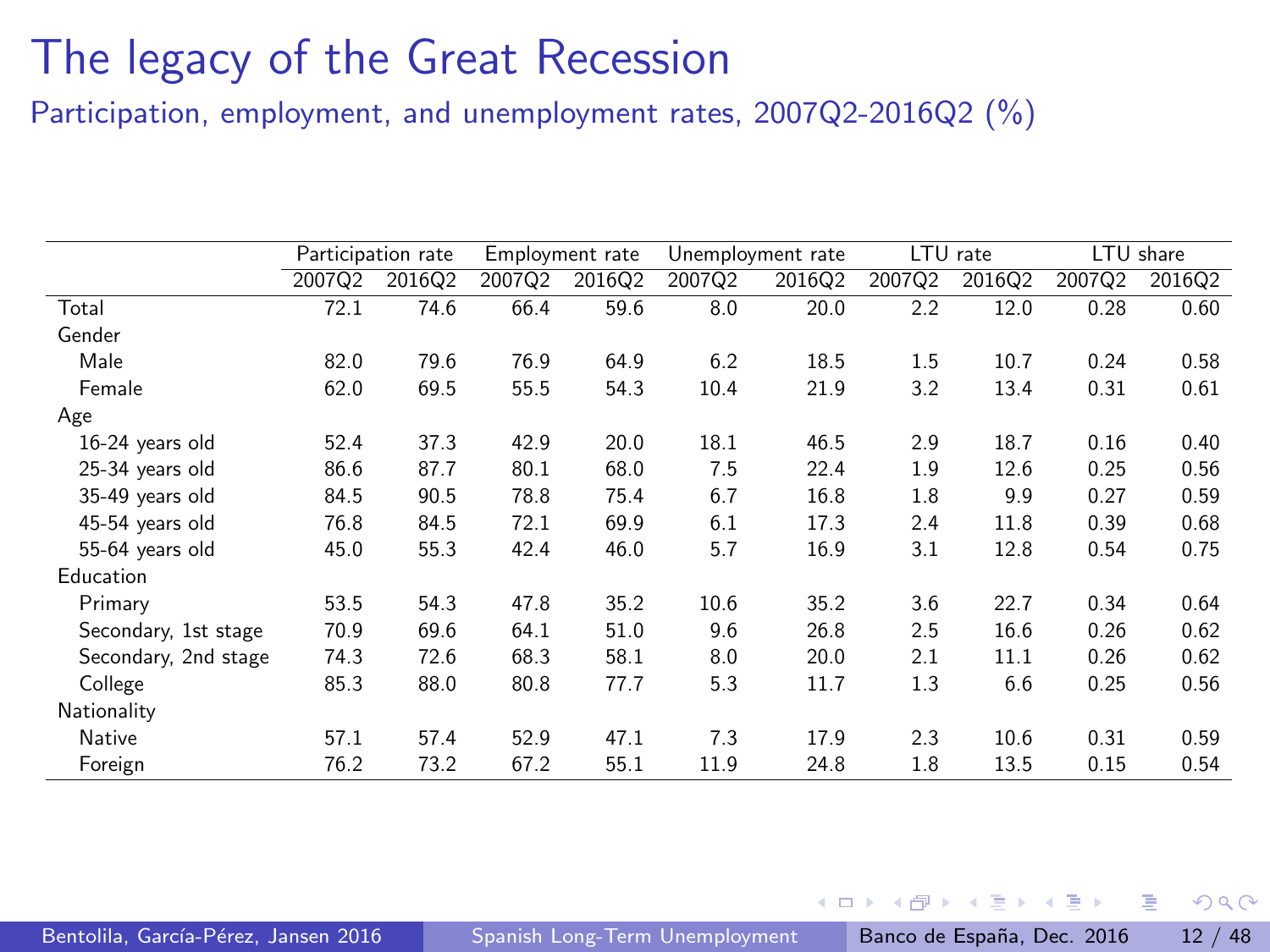A first look at stock data reveals:

- The unequal impact of employment destruction
- The over-representation of older, low-educated and construction workers among the very long-term unemployed
- The change in the composition of the pool of unemployed only explains a small part of the rise in LTU
- The LTU share is close to 60% for nearly all worker groups, including prime-age workers

医单位 医单位

 $\Omega$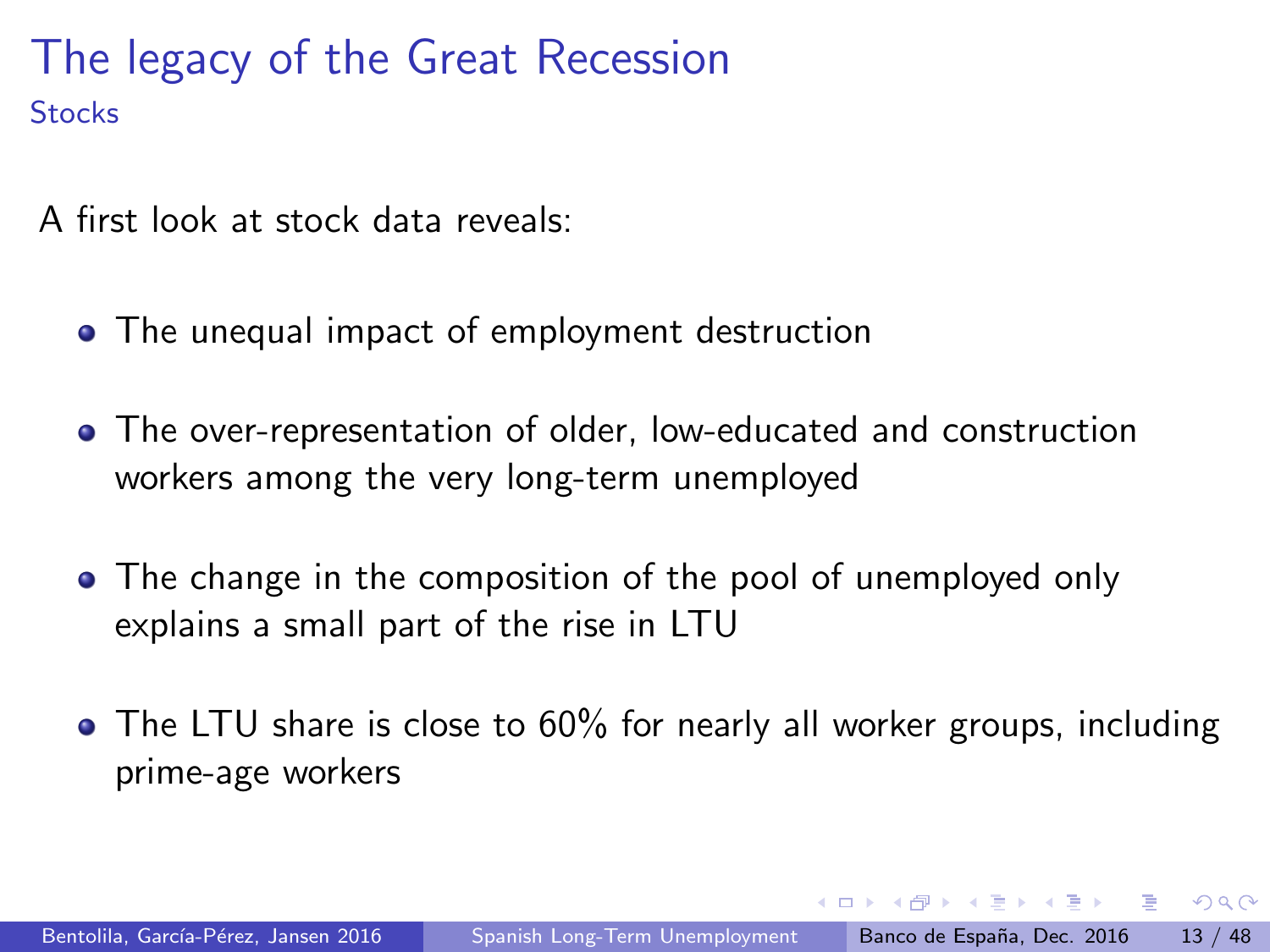#### <span id="page-13-0"></span>Limited role of composition effects

|                                 |          |            | Unemployed           |                      |
|---------------------------------|----------|------------|----------------------|----------------------|
|                                 |          | Short-term | Long-term            | Very                 |
|                                 |          |            |                      | long-term            |
|                                 | Employed | $(< 1$ yr) | $(1-2 \text{ yrs.})$ | $(> 2 \text{ yrs.})$ |
| Gender                          |          |            |                      |                      |
| Male                            | 54.5     | 51.3       | 45.8                 | 48.5                 |
| Female                          | 45.5     | 48.7       | 54.2                 | 51.5                 |
| Age                             |          |            |                      |                      |
| 16-24 years old                 | 4.4      | 22.5       | 18.4                 | 22.5                 |
| 25-34 years old                 | 20.7     | 26.0       | 27.4                 | 26.0                 |
| 35-44 years old                 | 31.9     | 26.1       | 23.7                 | 26.1                 |
| 45-54 years old                 | 27.5     | 18.3       | 19.9                 | 18.3                 |
| 55-64 years old                 | 15.5     | 7.0        | 10.6                 | 7.0                  |
| Education                       |          |            |                      |                      |
| Primary                         | 6.6      | 12.4       | 12.5                 | 16.4                 |
| Secondary, 1st stage            | 27.4     | 37.6       | 37.2                 | 42.6                 |
| Secondary, 2nd stage            | 23.9     | 26.1       | 23.3                 | 21.5                 |
| College                         | 42.1     | 23.8       | 26.9                 | 19.5                 |
| Industry of previous job        |          |            |                      |                      |
| Primary                         | 4.1      | 0.1        | 3.6                  | 3.0                  |
| Manufacturing                   | 14.0     | 8.6        | 9.7                  | 13.5                 |
| Construction                    | 6.1      | 11.3       | 9.2                  | 19.3                 |
| Wholesale and retail trade      | 16.6     | 16.3       | 16.4                 | 14.5                 |
| Finance and real state          | 3.1      | 1.5        | 1.9                  | 1.7                  |
| Professional and business serv. | 20.5     | 24.7       | 19.0                 | 20.5                 |
| Education                       | 6.7      | 3.5        | 4.1                  | 3.0                  |
| Health care                     | 8.1      | 5.5        | 5.4                  | 4.6                  |
| Leisure and hospitality         | 7.8      | 16.5       | 13.1                 | 4.4                  |
| Scientists, artists and other   | 13.0     | 12.0       | 17.6                 | 15.5                 |

Note: Columns add up to 100 by characteristic.

Bentolila, García-Pérez, Jansen 2016 [Spanish Long-Term Unemployment](#page-0-0) Banco de España, Dec. 2016 14 / 48

4.0.3 化重新润滑  $\sim$ 

э

 $299$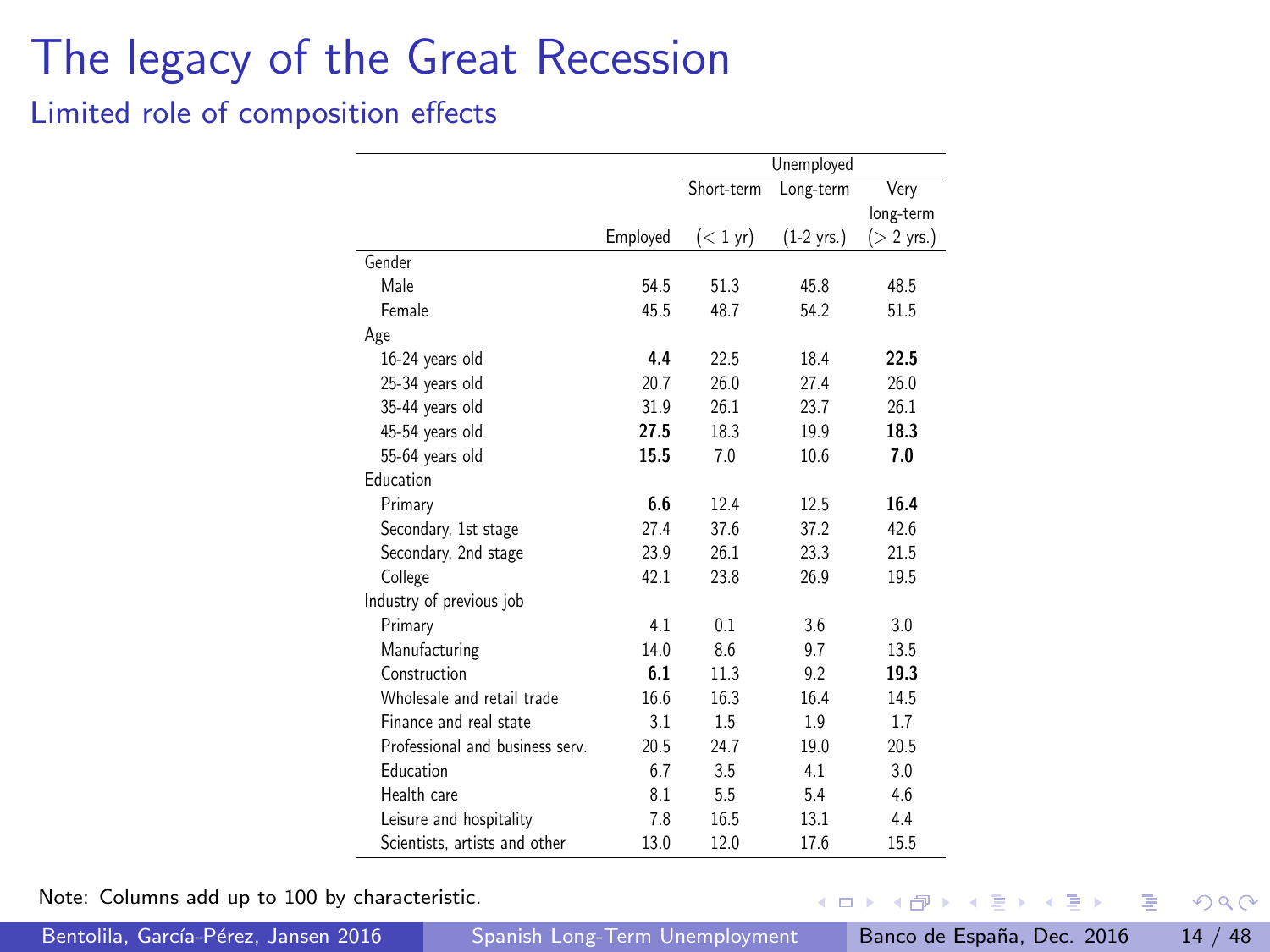Shift-share analysis

We use a simple shift-share analysis to calculate the contribution of changes in the composition of unemployment to the rise in LTU.

- Let  $U_{i,t}$  and  $LTU_{i,t}$  the total number of unemployed and long-term unemployed with characteristic  $i$  in  $t$
- **•** Similarly, let  $\alpha_{i,t} = U_{i,t}/U_t$  and  $\beta_{i,t} = LTU_{i,t}/U_{i,t}$

Then

$$
\beta_t = \frac{L \mathcal{T} U_t}{U_t} = \sum_l \frac{L \mathcal{T} U_{i,t}}{U_t} = \sum_l \frac{U_{i,t}}{U_t} \frac{L \mathcal{T} U_{i,t}}{U_{i,t}} = \sum_l \alpha_{i,t} \beta_{i,t}
$$

• We fix the shares  $\beta_{i,t}$  at their 2008:Q3 values and calculate

$$
\bar{\beta}_t = \sum_l \alpha_{i,t} \beta_{i,2008:Q3}
$$

We consider gender, age, education, and nationality. Unfortunately, LFS data do not allow us to use industry a[s w](#page-13-0)[ell](#page-15-0)  $\mathcal{A} \cong \mathcal{B} \times \mathcal{A} \cong \mathcal{B}$ 

 $\Omega$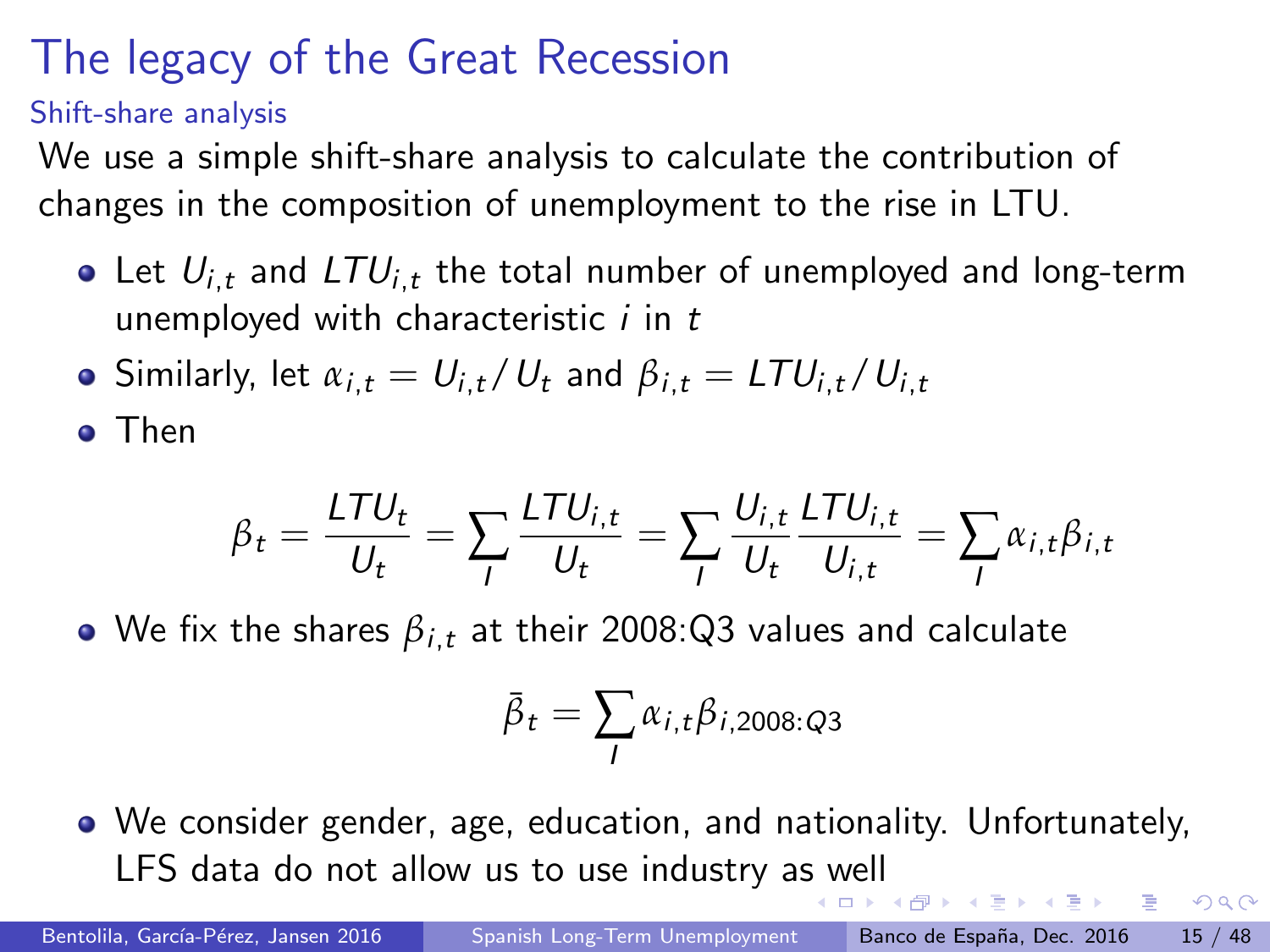#### <span id="page-15-0"></span>The legacy of the Great Recession Shift-share analysis



 $\Box$ 

 $299$ 

画

 $\triangleright$   $\rightarrow$   $\equiv$ 

÷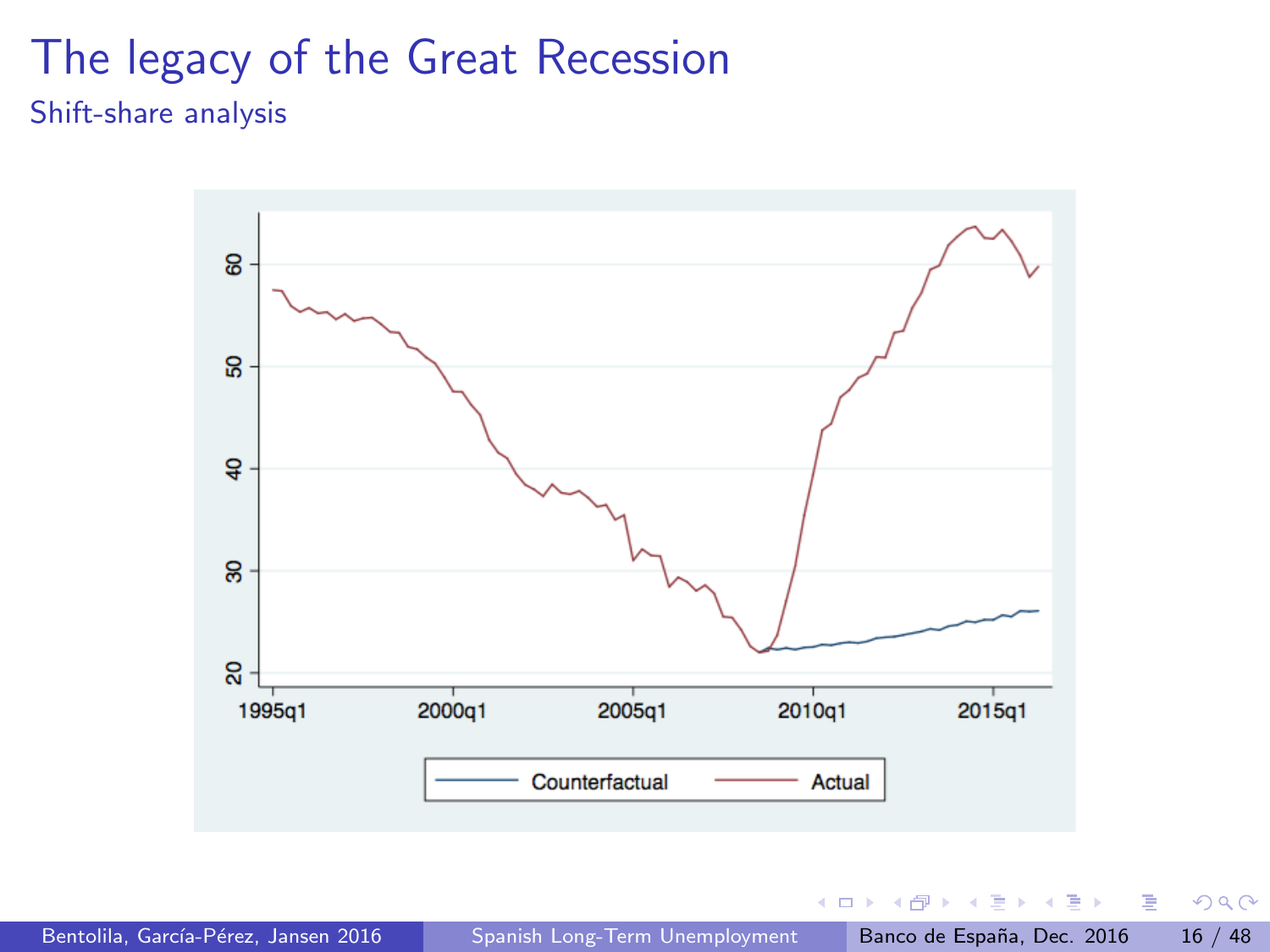Quarterly flows between unemployment, employment and nonparticipation

Inspection of the flow data reveals a number of important aspects:

- The transition rates between unemployment and employment remain well below pre-crisis levels
- The transition rate between permanent employment and unemployment has almost returned to pre-crisis levels
- Temporary employment, on the contrary, seems much less stable than before the crisis
- Flows to and from nonparticipation are large and cannot be discarded in the analysis (see also Elsby, Hobijn and Sahin, 2015)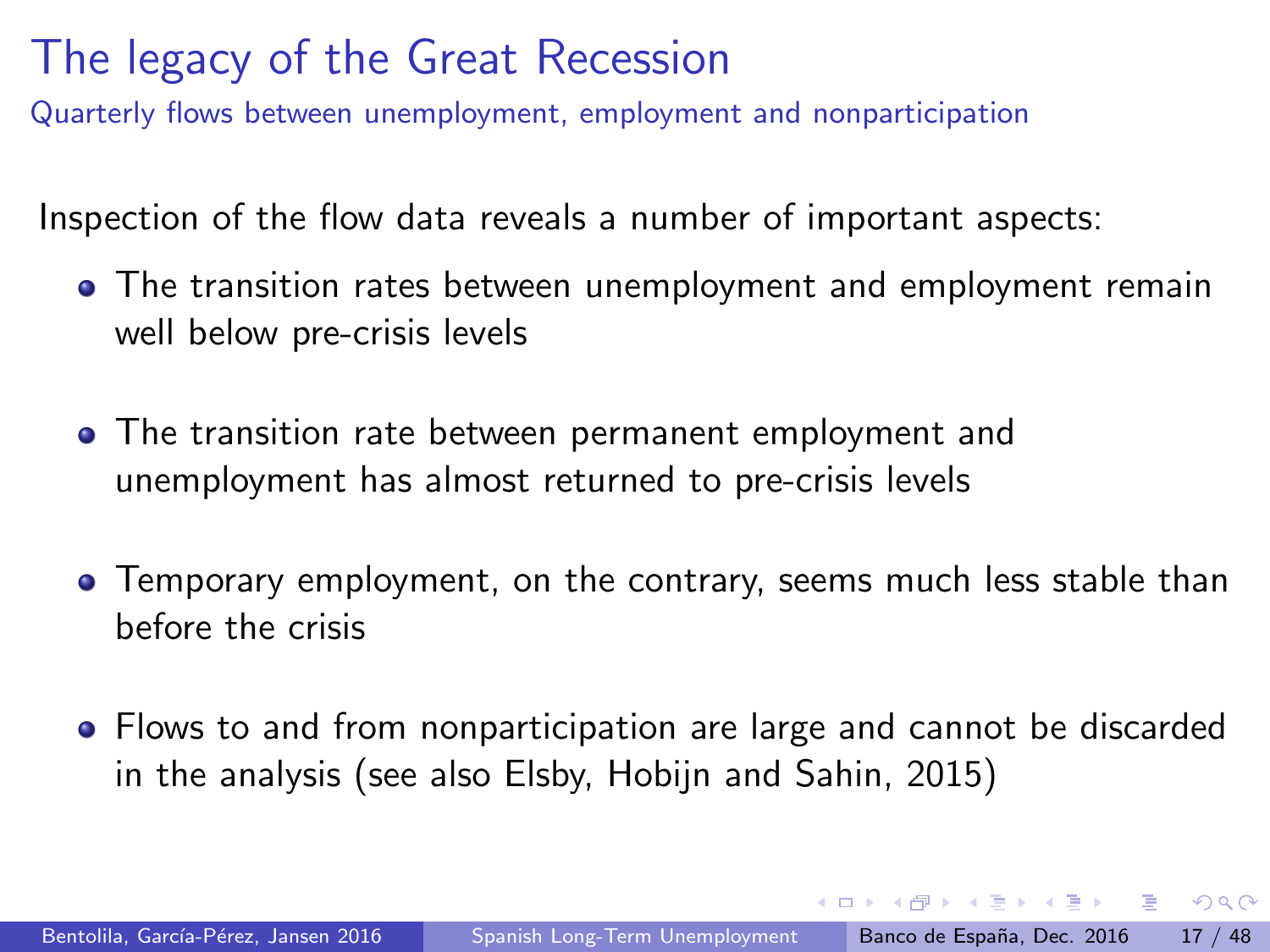Quarterly transition rates U-E (different scales)



#### (a) Temporary employment (b) Permanent employment

 $\Box$ 

Source: Own calculations using flow data EPA. Rates in t are expressed as % of stock in  $t-1$ .

 $\sim$ 

 $-4$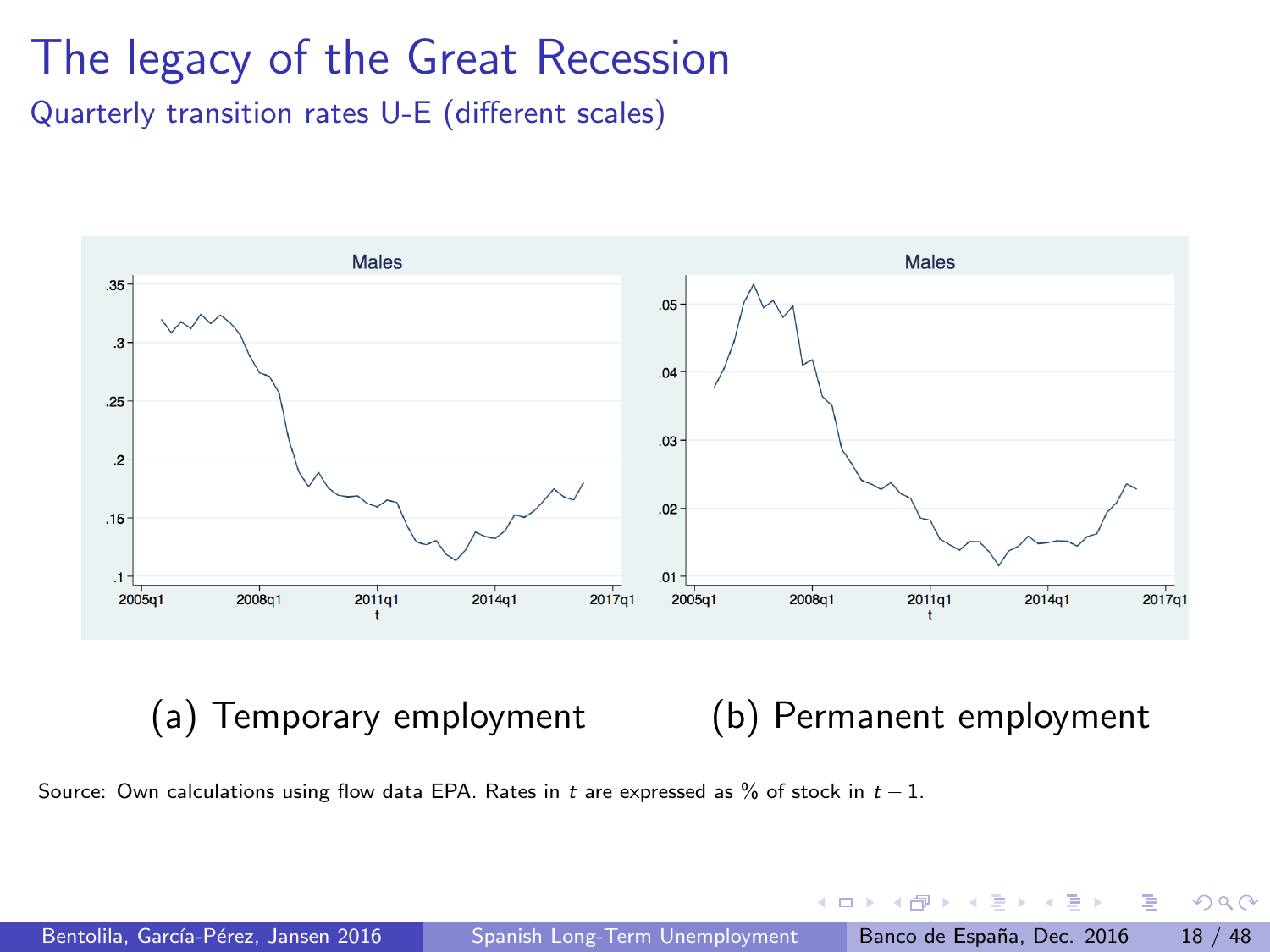Quarterly transition rates E-U (different scales)



#### (a) Temporary employment (b) Permanent employment

 $\Box$ 

Source: Own calculations using flow data EPA. Rates in t are expressed as % of stock in  $t-1$ .

 $\sim$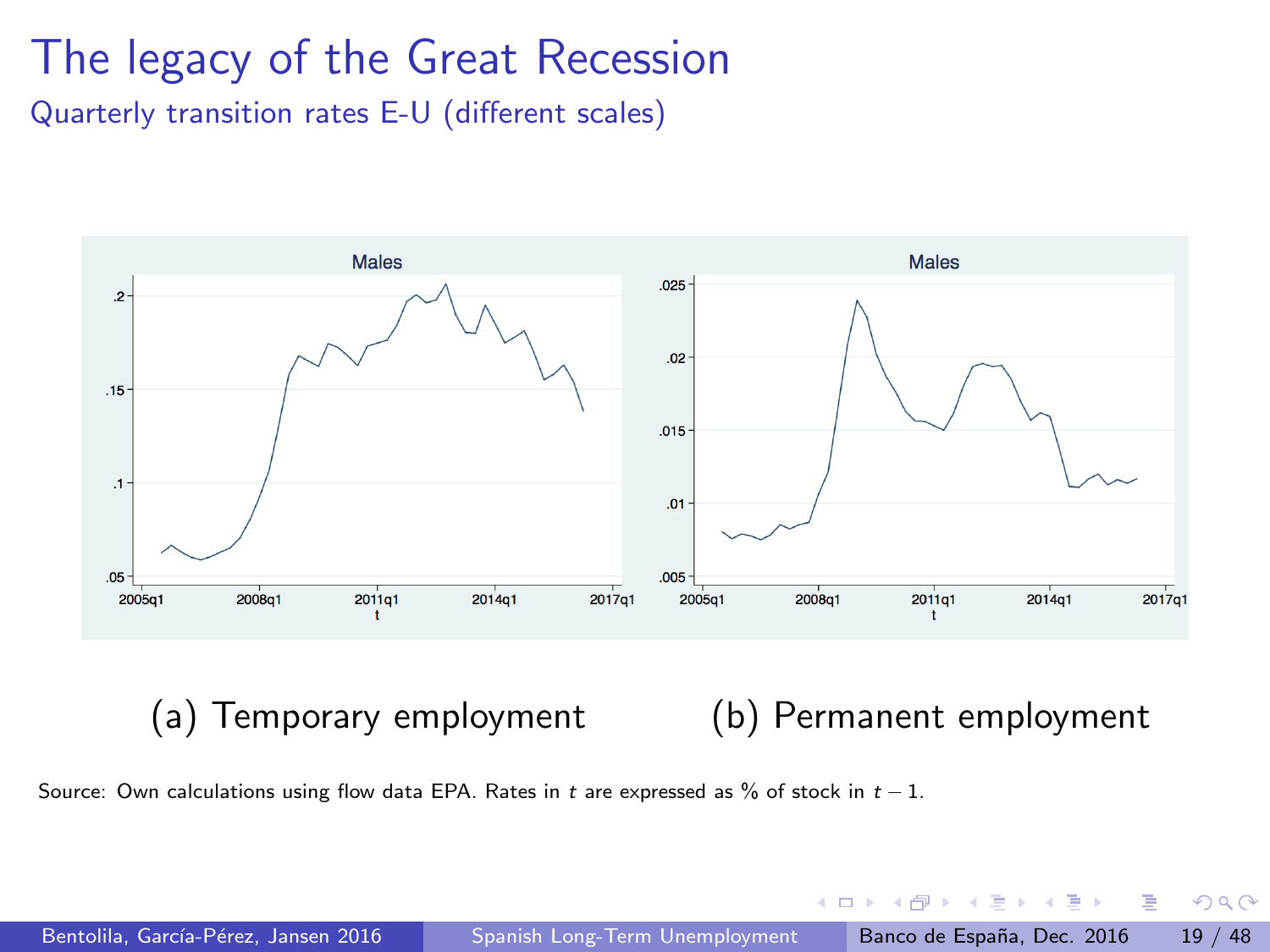Quarterly transitions to and from N

Thin line between unemployment and nonparticipation



 $\Omega$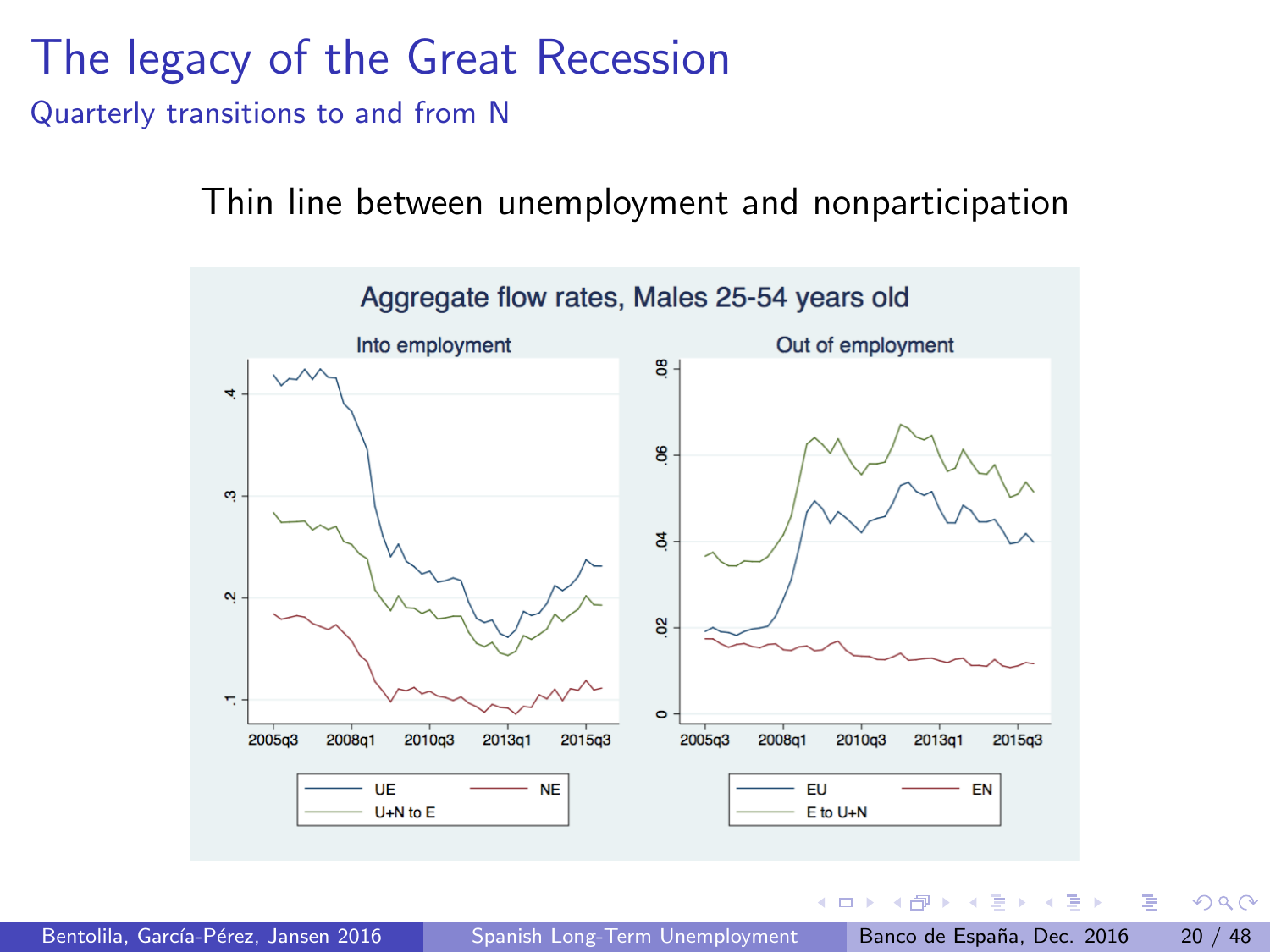A two-state duration model with competing risks

- We jointly estimate hazards rates from non-employment to employment and vice versa.
- In view of the dual structure of the labour market we distinguish between temporary and permanent jobs.
- We control for unobserved heterogeneity (Heckman & Singer, 1984).
- We deviate from standard proportional hazard models by allowing the impact of some regressors to change with duration.
- Our baseline includes all transitions to employment.
- In an extension we censor exits to employment spells shorter than 30 days.
- We estimate our models separately for the expansion and recession.

- 3

 $QQ$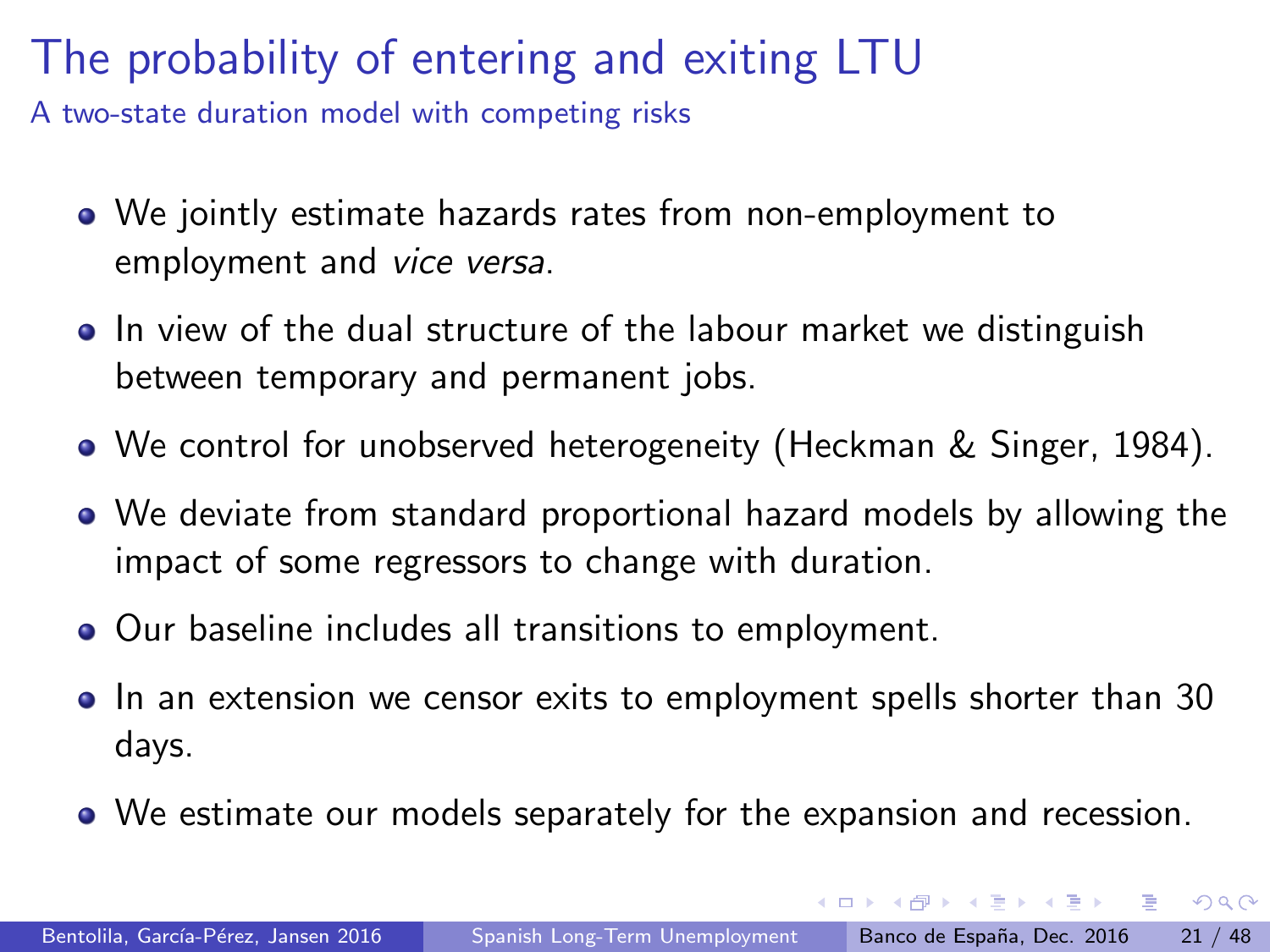#### The probability of entering and exiting LTU Hazard functions

• We specify the unemployment hazard rate as:

$$
h_u^j(t) = \Pr(T_u = t | T_u \ge t, x(t), b(t), e(t), \eta^u) =
$$
  
 
$$
F(\alpha_0^j(t) + \alpha_1^j(t)x(t) + \alpha_2^j(t)b(t) + \alpha_3^j(t)e(t) + \eta^u)
$$

and the employment hazard rate as:

$$
h_{\mathsf{e}}^k(t) = \Pr(\mathcal{T}_{\mathsf{e}} = t \mid \mathcal{T}_{\mathsf{e}} \ge t, x(t), \eta^e) = \mathcal{F}(\beta_0^k(t) + \beta_1^k(t)x(t) + \eta^e)
$$

where:

- $\rightarrow$   $x(t)$  includes personal characteristics and aggregate variables,
- $\blacktriangleright$   $b(t)$  is a dummy for assistance benefits,
- $\rightarrow$  e(t) captures the remaining months of unempl. insurance entitlement.

 $QQ$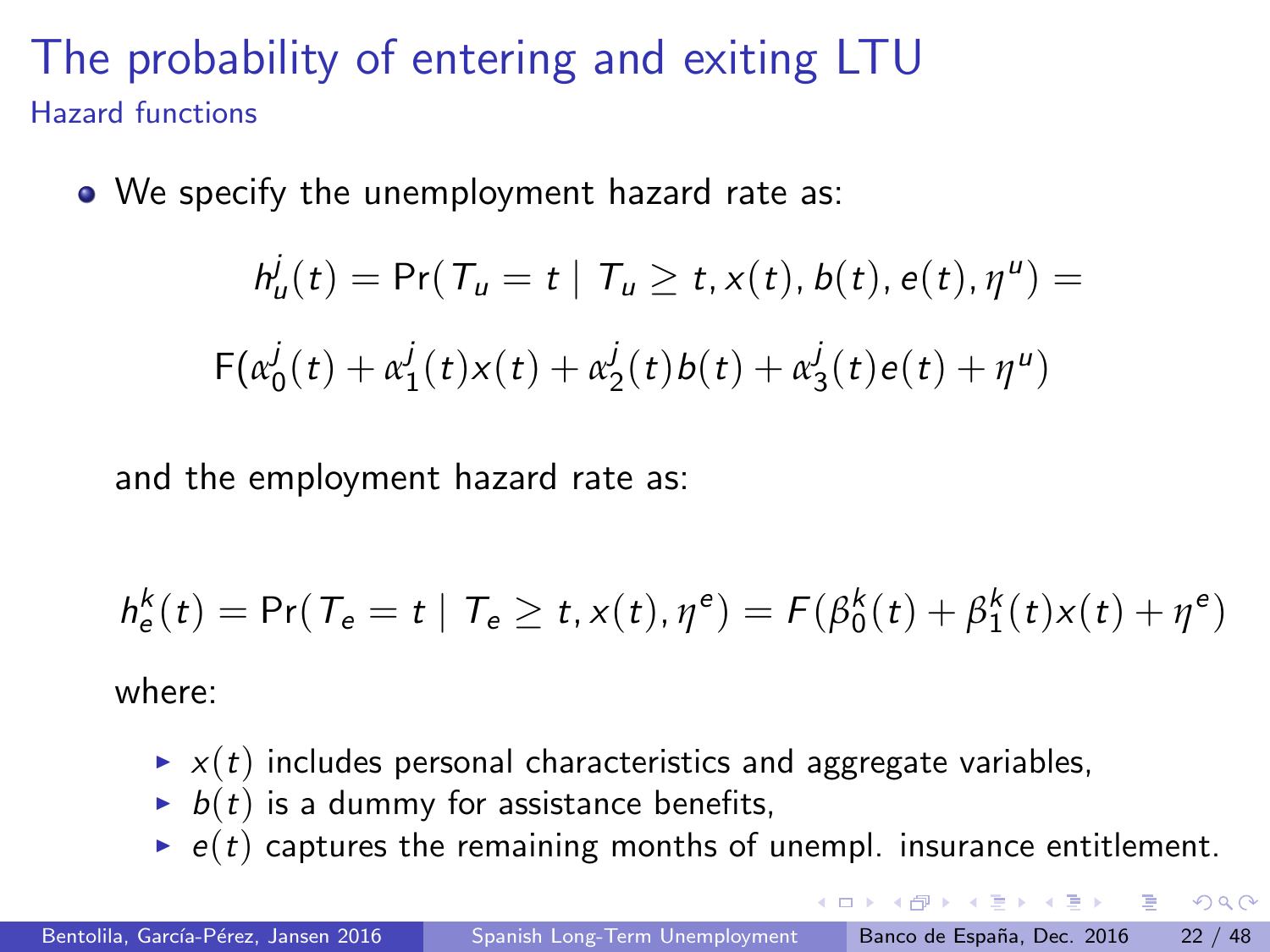#### The probability of entering and exiting LTU Competing risks

• Following Bover and Gómez (2004) and García-Pérez and Muñoz-Bullón (2004), the exit from a given state is specified as a multinomial logit model with two alternative risks for each state:

$$
h_u(t)=h_u^{e\tau}(t)+h_u^{e_P}(t)
$$

$$
h_{\rm e}(t)=h_{\rm e}^{\rm e}(t)+h_{\rm e}^{\rm u}(t)
$$

 $200$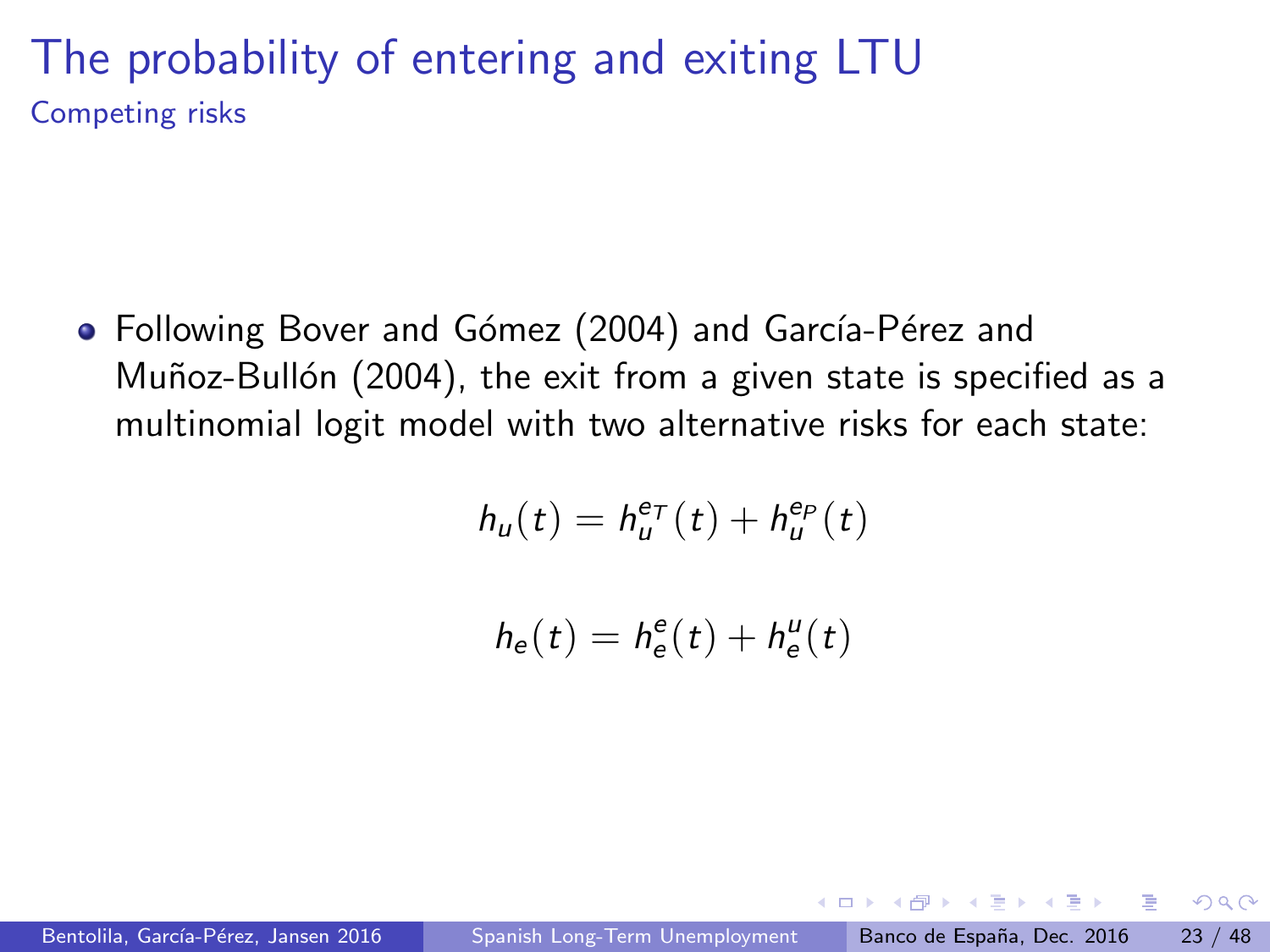#### The probability of entering and exiting LTU Unobserved heterogeneity

We allow a four-mass-point distribution function, namely two different points for each state:

- $\eta_1^u$  and  $\eta_2^u$  for unemployment
- $\eta_1^e$  and  $\eta_2^e$  for employment
- In total four different types may emerge :  $(\eta_1^{\mu}, \eta_1^{\ e}), (\eta_1^{\mu}, \eta_2^{\mu}),$  $(\eta_2^u, \eta_1^e)$ , and  $(\eta_2^u, \eta_2^e)$ , with their respective joint probabilities.
- The existence of repeated employment and unemployment spells and, more importantly, of some time-varying covariates allows non-parametric identification (Abbring and Van den Berg, 2004; Gaure et al. 2007).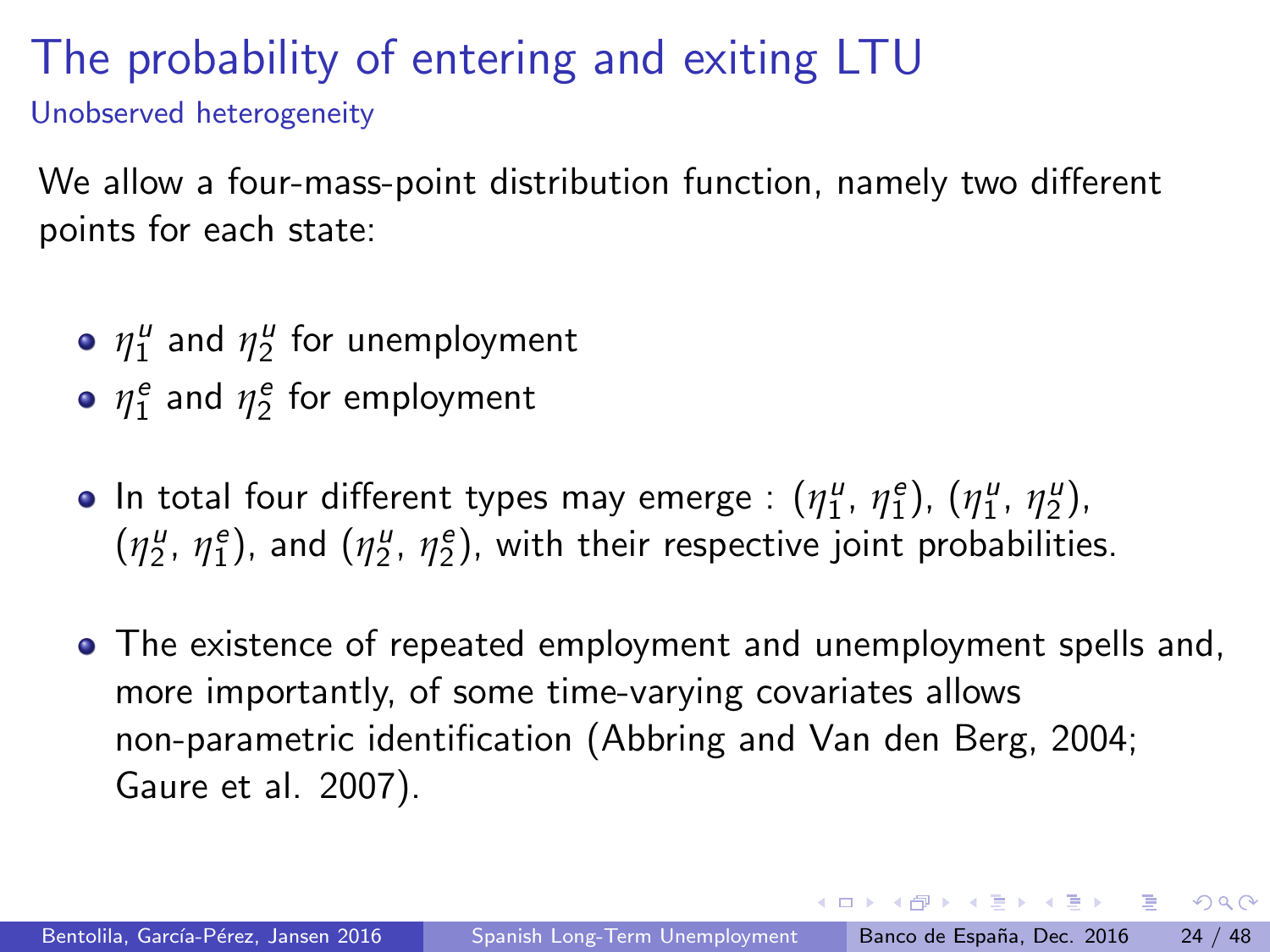#### The probability of entering and exiting LTU Data and sample selection

- Our data set is a 20% random sample of all workers whose records appear in at least one of the 2006-2014 Continuous Sample of Working Lives (MCVL) waves.
- This data set does not allow distinction between nonparticipating and unemployed workers.
- Non-employment spells longer than 36 months are censored at month 36 and we do not consider those shorter than 30 days.
- We restrict the sample to native prime-age workers (25-54 years old).
- We also exclude people who appear for the first time in the sample being 30 years old or older.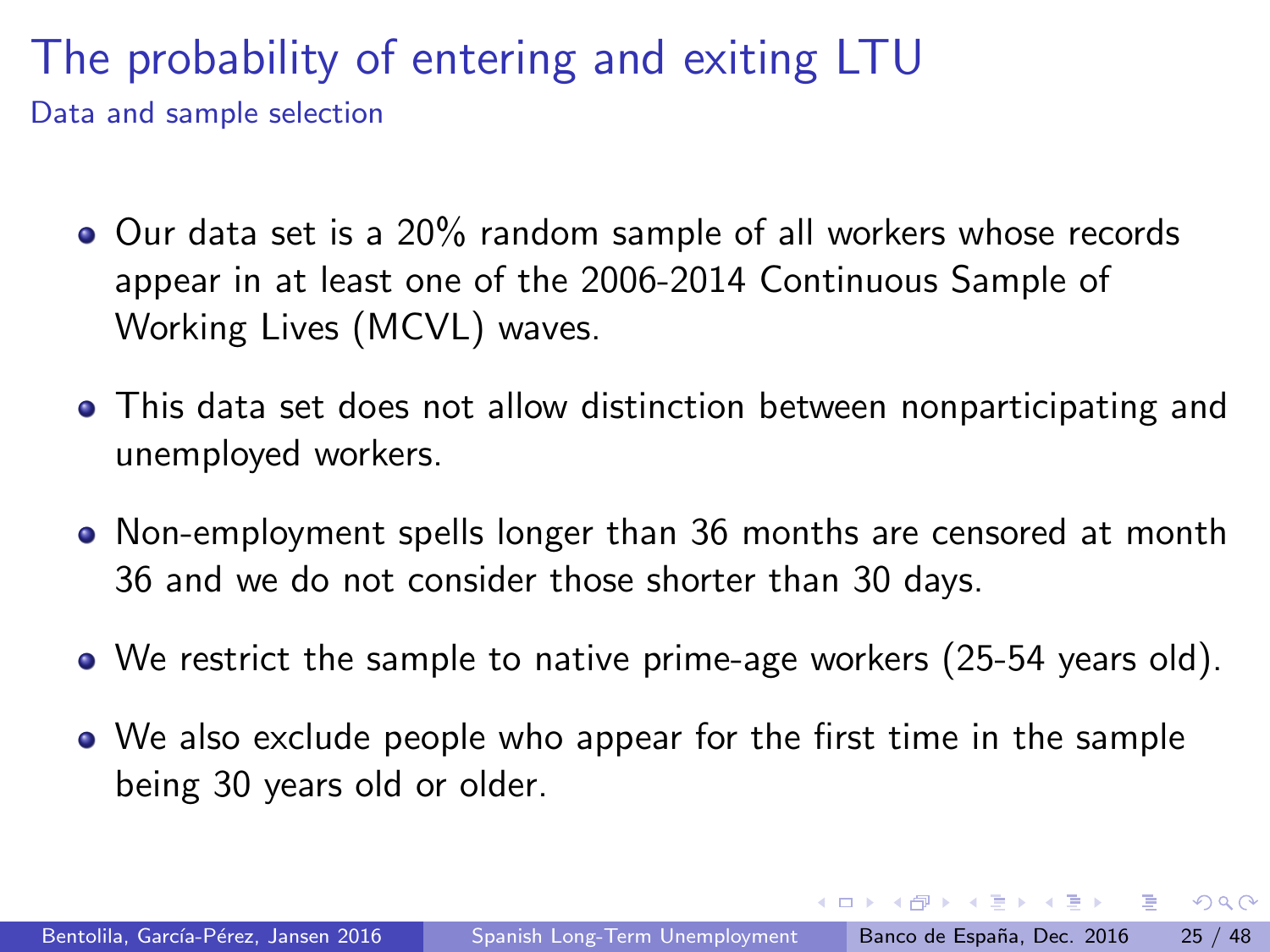#### The probability of entering and exiting LTU Individual characteristics

- $\bullet$  Age  $-$  3 ten-year intervals.
- Education 4 dummy variables for the highest degree attained.
- Skill occupational levels low, medium, and high.
- Actual experience ratio of number of months employed over the number of months of potential experience since entering the labor market.
- Fired from his/her previous job.
- Non-contributive unemployment subsidies 0-1 dummy.
- Contributory benefits remaining months of entitlement at each month (Meyer 1990) computed using previous employment history.

 $\Omega$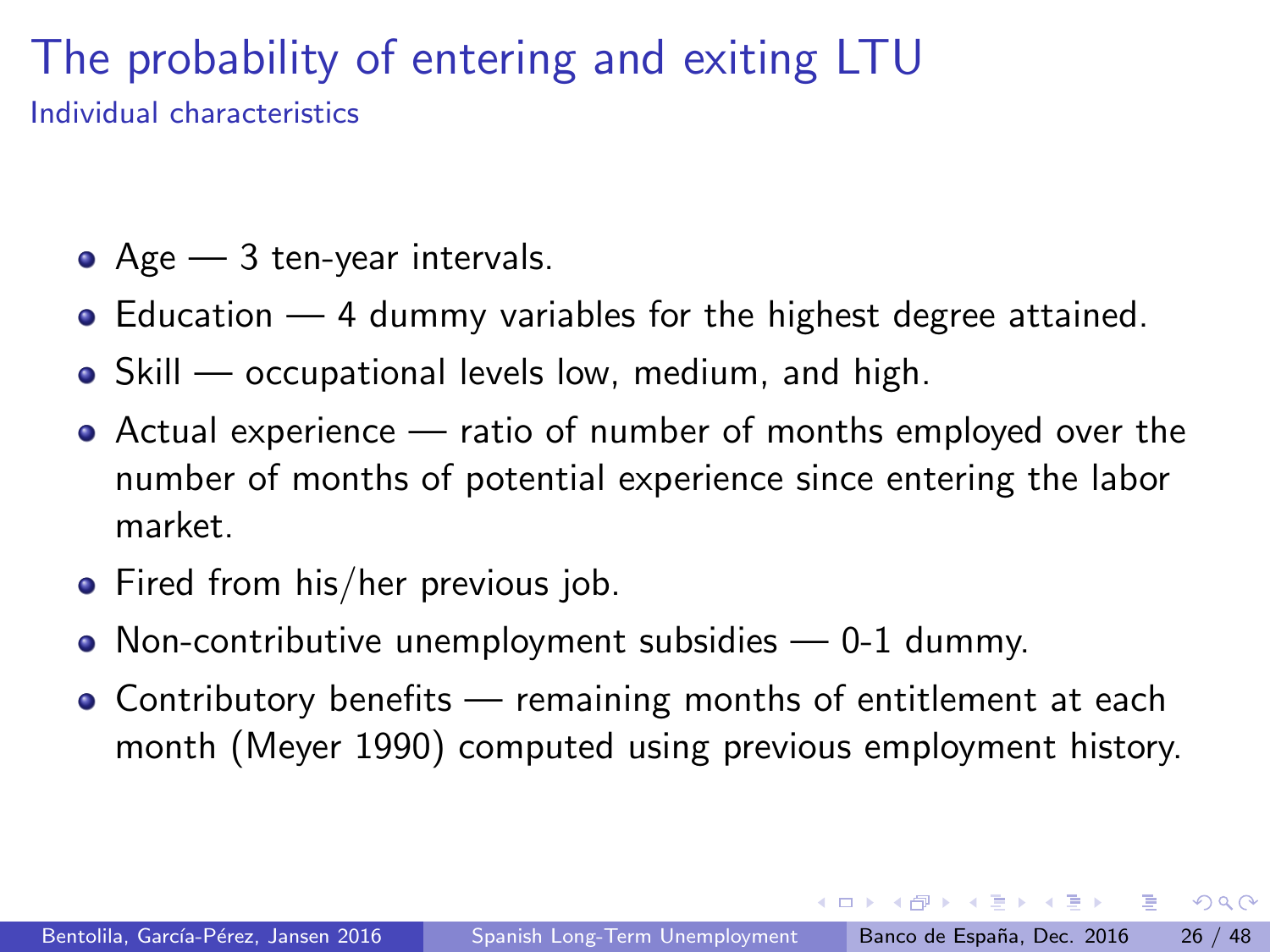#### The probability of entering and exiting LTU Aggregate variables

- Employment growth: monthly growth rate of the number of employees by province.
- Quarterly national unemployment rate.
- 17 region dummy variables.
- 6 industry dummy variables.
- 12 month dummy variables.
- 2 step dummy variables for labor market reforms of June 2010 and February 2012.

医单位 医单位

 $\Omega$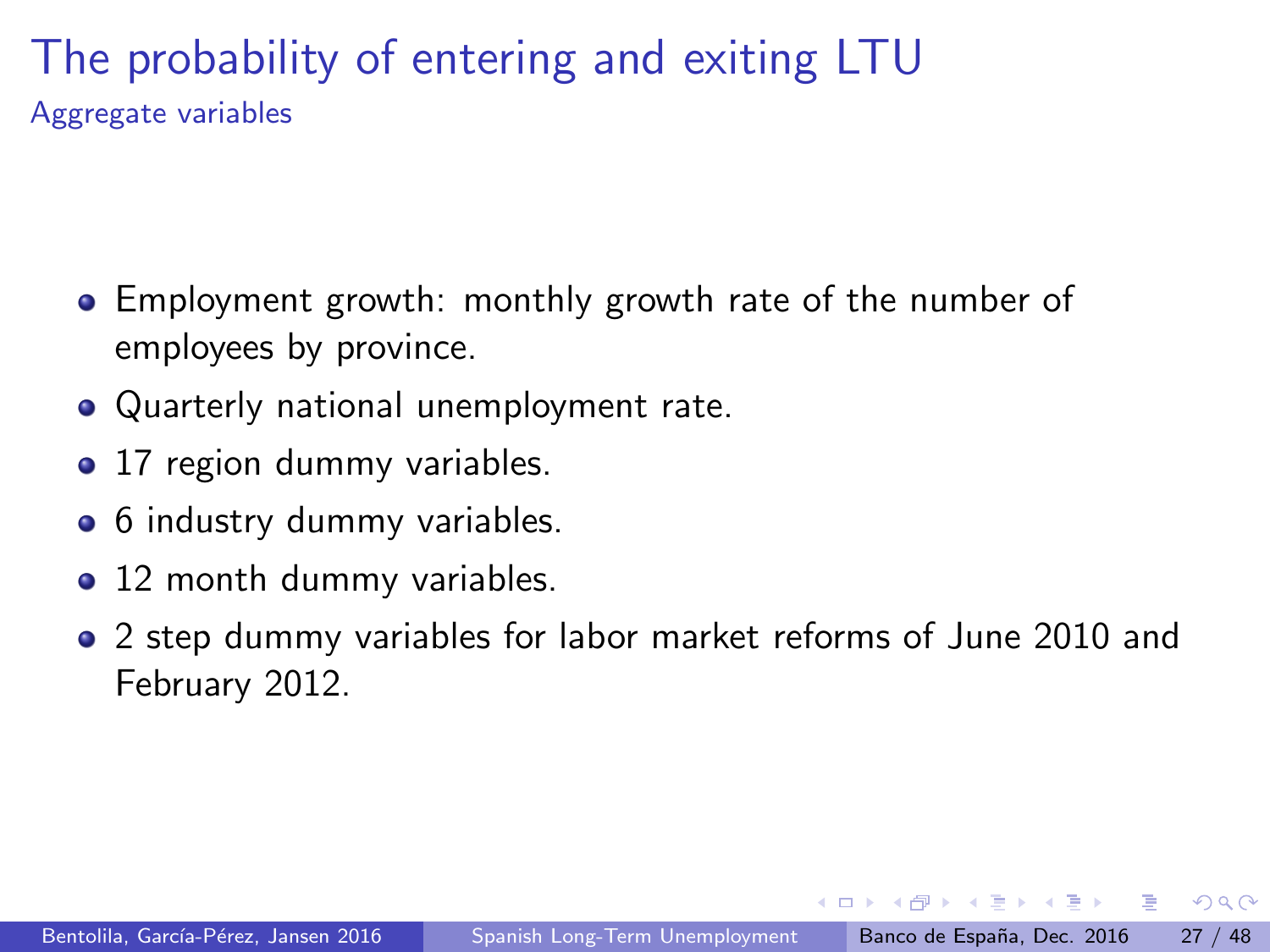<span id="page-27-0"></span>Descriptive statistics of unemployment spells in the sample, 2001-2014 (%)

|                             | Males  | Females |
|-----------------------------|--------|---------|
| Age                         |        |         |
| 25-34 years old             | 71.1   | 75.9    |
| 35-49 years old             | 26.2   | 22.6    |
| 45-54 years old             | 2.7    | 1.5     |
| Education                   |        |         |
| Primary or less             | 12.9   | 7.1     |
| Secondary, 1st stage        | 50.1   | 35.9    |
| Secondary, 2nd stage        | 23.9   | 30.1    |
| College                     | 13.0   | 26.9    |
| Skill                       |        |         |
| I ow                        | 16.5   | 14.7    |
| Medium                      | 46.0   | 29.6    |
| High                        | 37.5   | 55.7    |
| Experience                  |        |         |
| Fraction of potential       | 77.1   | 71.8    |
| Dismissal from previous job |        |         |
| Dismissed                   | 87.5   | 85.4    |
| Not dismissed               | 12.5   | 14.6    |
| Industry of previous job    |        |         |
| Manufacturing               | 13.0   | 8.4     |
| Construction                | 27.2   | 3.1     |
| Non-market services         | 8.7    | 22.O    |
| Trade                       | 11.4   | 19.1    |
| Hospitality                 | 10.5   | 14.7    |
| Other services              | 29.1   | 32.6    |
| Unemployment benefits       |        |         |
| Contributory                | 28.0   | 25.3    |
| Assistance                  | 28.9   | 27.6    |
| No benefits                 | 43.1   | 47.1    |
| Number of spells            | 99.444 | 93,714  |

Bentolila, García-Pérez, Jansen 2016 [Spanish Long-Term Unemployment](#page-0-0) Banco de España, Dec. 2016 28 / 48

 $\sim$ 

 $QQ$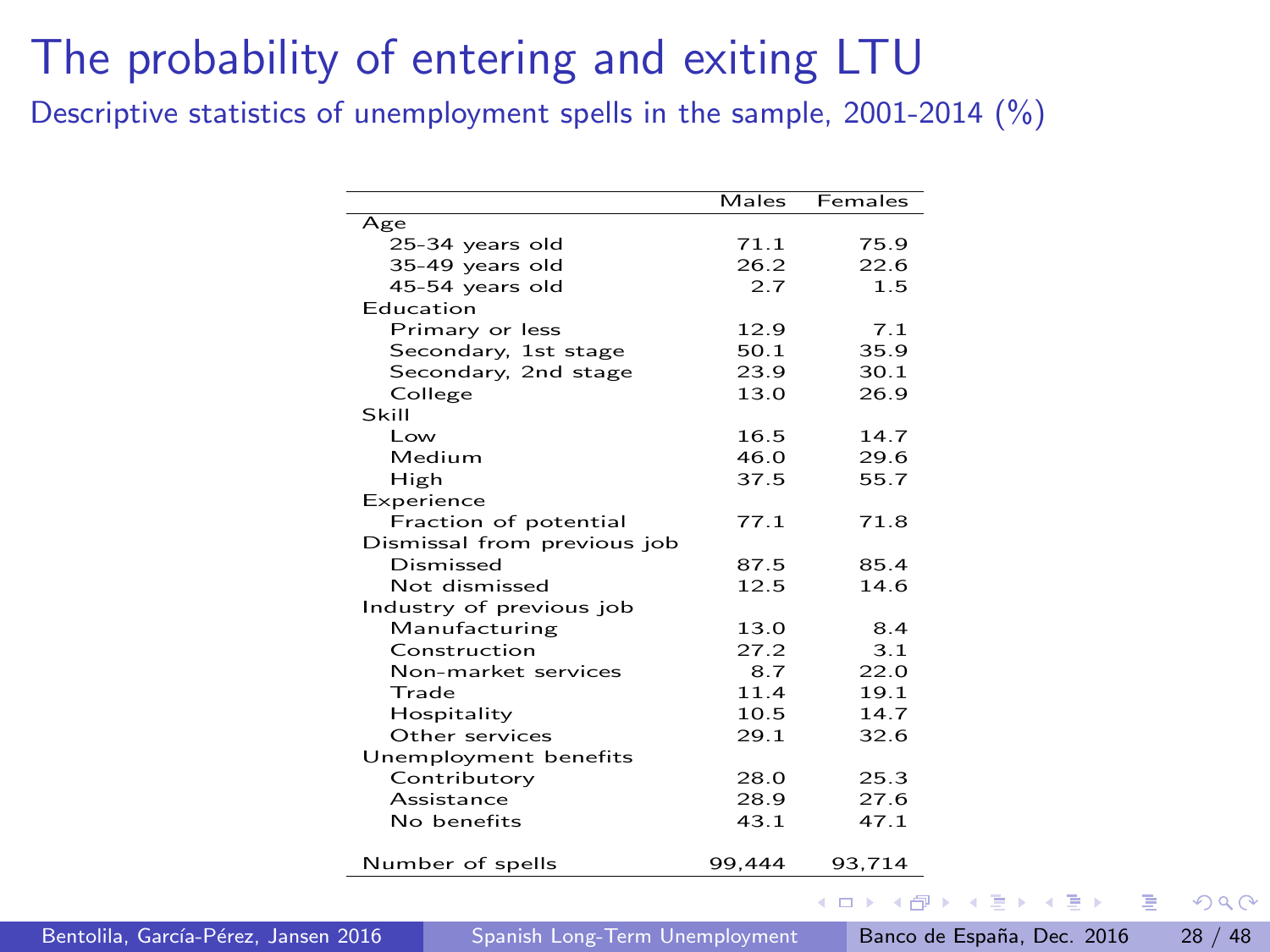<span id="page-28-0"></span>Descriptive statistics of unemployment spells in the sample, 2001-2014 (%)

|                                           |           | Males     |           | Females   |
|-------------------------------------------|-----------|-----------|-----------|-----------|
|                                           | 2001-2007 | 2008-2014 | 2001-2007 | 2008-2014 |
| A. Unemployment duration (months)         |           |           |           |           |
| Exit to a temporary job                   |           |           |           |           |
| Median                                    | 3.0       | 4.0       | 3.0       | 4.0       |
| Third quartile                            | 6.0       | 8.0       | 7.0       | 9.0       |
| Mean                                      | 4.5       | 6.3       | 5.6       | 6.7       |
| Share of spells (%)                       | 76.6      | 69.9      | 70.1      | 62.9      |
| Exit to a permanent job                   |           |           |           |           |
| Median                                    | 3.0       | 4.0       | 2.0       | 3.0       |
| Third quartile                            | 6.0       | 8.0       | 3.0       | 7.0       |
| Mean                                      | 5.1       | 6.2       | 5.8       | 6.0       |
| Share of spells (%)                       | 7.9       | 8.1       | 11.6      | 11.5      |
| Censored spell                            |           |           |           |           |
| Median                                    | 5.0       | 12.0      | 8.0       | 16.0      |
| Third quartile                            | 13.0      | 36.0      | 22.0      | 36.0      |
| Mean                                      | 9.5       | 16.6      | 13.5      | 18.6      |
| Share of spells (%)                       | 15.5      | 22.0      | 18.3      | 25.6      |
| B. Unemployment benefit duration (months) |           |           |           |           |
| Median                                    | 8.0       | 11.0      | 8.0       | 10.0      |
| Mean                                      | 10.8      | 12.3      | 10.3      | 11.3      |
| C. Hazard rates out of unemployment (%)   |           |           |           |           |
| Exit to a temporary job                   |           |           |           |           |
| No benefits                               | 16.9      | 9.3       | 11.6      | 7.8       |
| Contributory benefits                     | 9.7       | 7.2       | 6.7       | 5.8       |
| Assistance benefits                       | 11.3      | 7.9       | 7.0       | 5.7       |
| Exit to a permanent job                   |           |           |           |           |
| No benefits                               | 1.6       | 1.0       | 1.9       | 1.3       |
| Contributory benefits                     | 1.3       | 1.2       | 1.4       | 1.7       |
| Assistance benefits                       | 1.2       | 0.7       | 1.1       | 0.9       |

Bentolila, García-Pérez, Jansen 2016 [Spanish Long-Term Unemployment](#page-0-0) Banco de España, Dec. 2016 29 / 48

 $\leftarrow$ 

ヨメ メヨメ

э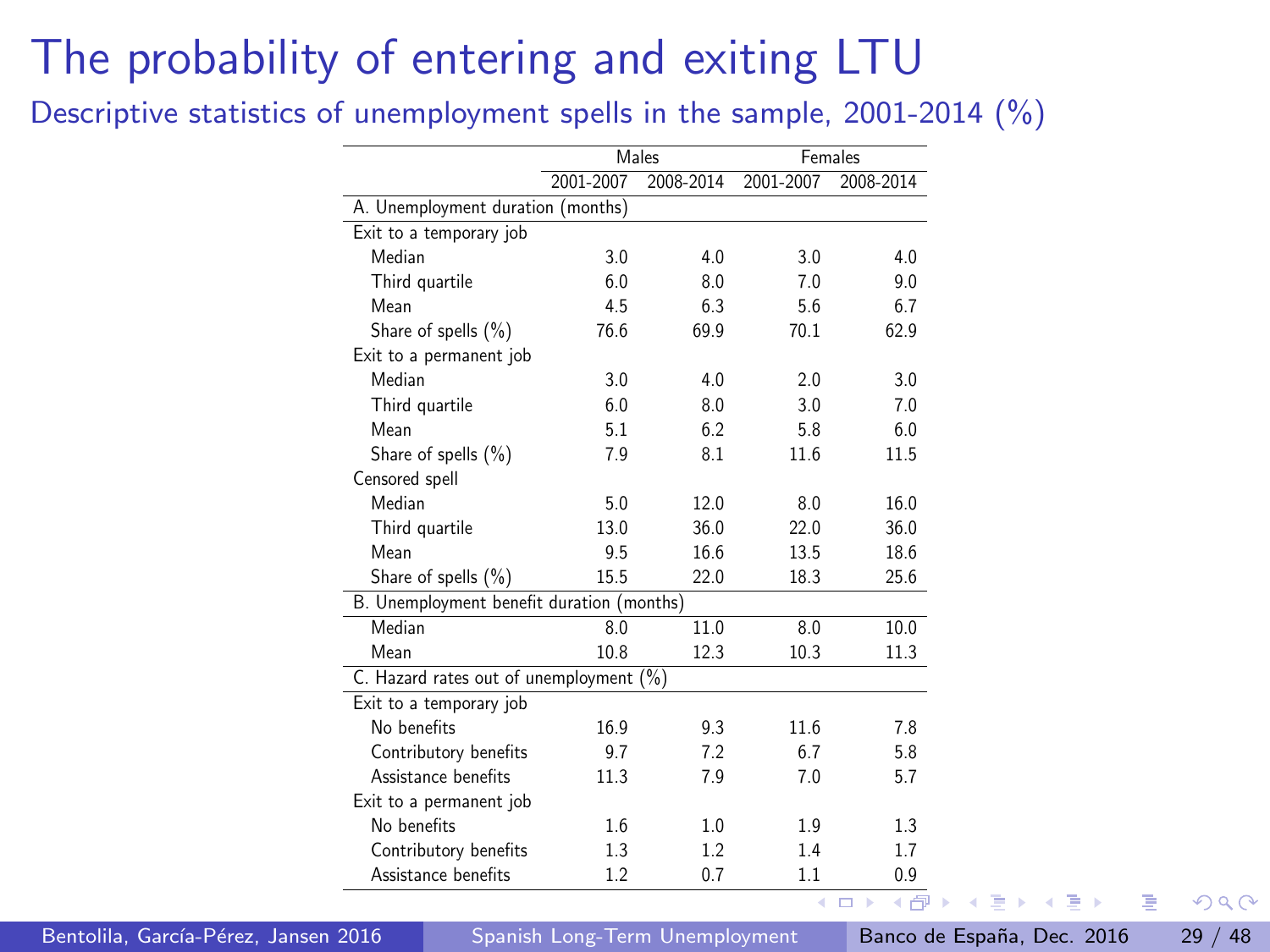<span id="page-29-0"></span>Results: Estimates of hazard of leaving unemployment, males, 2008-2014

|                                              | Exit to TC |                | Exit to PC |          |
|----------------------------------------------|------------|----------------|------------|----------|
|                                              | Coeff.     | $\overline{z}$ | Coeff.     | z        |
| Age 35-44 years old                          | $-0.105$   | $-4.6$         | 0.233      | 4.38     |
| Age 45-54 years old                          | $-0.293$   | $-4.9$         | 0.440      | 3.80     |
| Age 35-44 y.o. xlog Dur                      | $-0.018$   | $-1.59$        | $-0.136$   | $-4.36$  |
| Age 45-54 y.o. xlog Dur                      | $-0.067$   | $-2.55$        | $-0.210$   | $-3.07$  |
| Secondary education, 1 st.                   | 0.158      | 4.82           | $-0.187$   | $-2.43$  |
| Secondary education, 2 st.                   | 0.101      | 2.69           | $-0.112$   | $-1.33$  |
| College education                            | $-0.204$   | $-0.53$        | 0.101      | 1.05     |
| Secondary ed 1 st. xlog Dur                  | 0.004      | 0.25           | 0.167      | 3.45     |
| Secondary ed 2 st. xlog Dur                  | $-0.034$   | $-1.80$        | 0.180      | 3.46     |
| College education $\times$ log Dur           | $-0.026$   | $-1.15$        | 0.193      | 3.44     |
| High skill                                   | 0.274      | 7.41           | 0.015      | 0.18     |
| Medium skill                                 | 0.346      | 10.09          | $-0.156$   | $-1.93$  |
| High skill×log Dur                           | $-0.093$   | $-5.02$        | 0.173      | 3.48     |
| Medium skill. xlog Dur                       | $-0.071$   | $-4.11$        | 0.172      | 3.51     |
| Dismissal                                    | 0.603      | 26.35          | $-0.468$   | $-12.14$ |
| Experience                                   | 1.027      | 31.38          | 1.593      | 22.41    |
| $\Delta$ Employment                          | 4.142      | 14.25          | 2.901      | 3.78     |
| $\Delta$ Employment×log Dur                  | $-0.713$   | $-4.50$        | $-0.005$   | $-0.01$  |
| Unemployment rate                            | $-0.017$   | $-5.64$        | $-0.066$   | $-10.63$ |
| Unempl. rate $\times$ log Dur                | 0.006      | 4.87           | 0.019      | 6.64     |
| log Dur                                      | $-0.694$   | $-13.8$        | $-0.852$   | $-7.08$  |
| $(\log$ Dur) <sup>2</sup>                    | 0.337      | 11.35          | $-0.031$   | $-0.39$  |
| $(\log$ Dur) <sup>3</sup>                    | $-0.103$   | $-16.69$       | $-0.028$   | $-1.69$  |
| Unemployment insurance                       | $-0.382$   | $-37.79$       | $-0.159$   | $-7.12$  |
| Unemployment insurance <sup>2</sup>          | 0.035      | 25.02          | 0.014      | 4.61     |
| Unemployment insurance <sup>3</sup>          | $-0.001$   | $-20.45$       | $-0.000$   | $-3.85$  |
| $U.$ insurance $\times$ log Dur              | $-0.024$   | $-4.94$        | $-0.035$   | $-3.28$  |
| U. insurance $\times$ (log Dur) <sup>2</sup> | 0.009      | 3.93           | 0.009      | 1.84     |
| U. assistance                                | $-1.108$   | $-46.18$       | $-1.287$   | $-18.80$ |
| U. assistance×log Dur                        | 0.028      | 1.86           | 0.185      | 4.25     |
|                                              |            |                | 4          | ь<br>4   |

Bentolila, García-Pérez, Jansen 2016 [Spanish Long-Term Unemployment](#page-0-0) Banco de España, Dec. 2016 30 / 48

 $\sim$ 

 $QQ$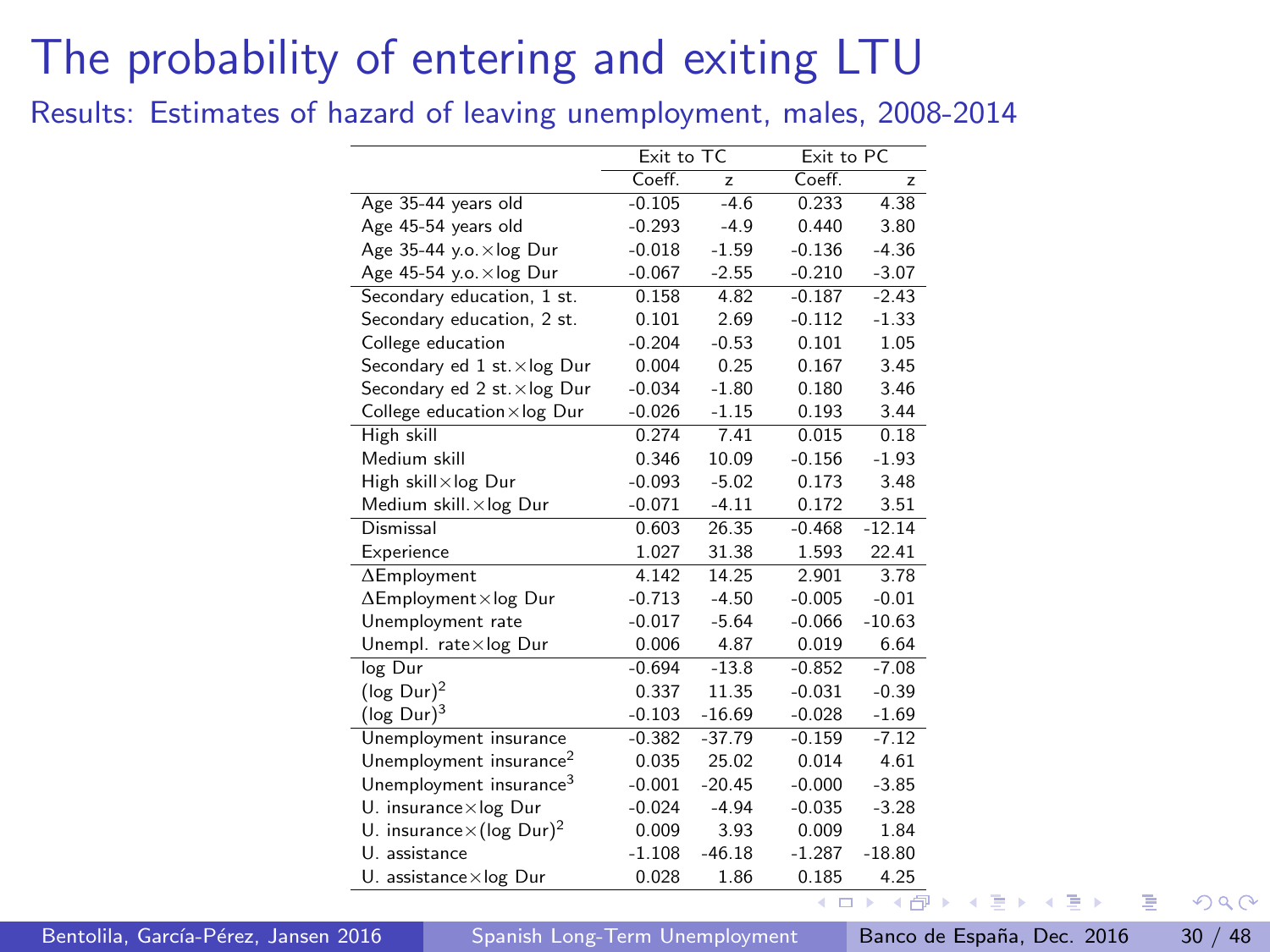## <span id="page-30-0"></span>Duration dependence

Strong decay in hazard rates (54.9% in the first 12 months)



Average hazard rate constructed using joint distribution of characteristics at  $t = 0$ 

 $QQ$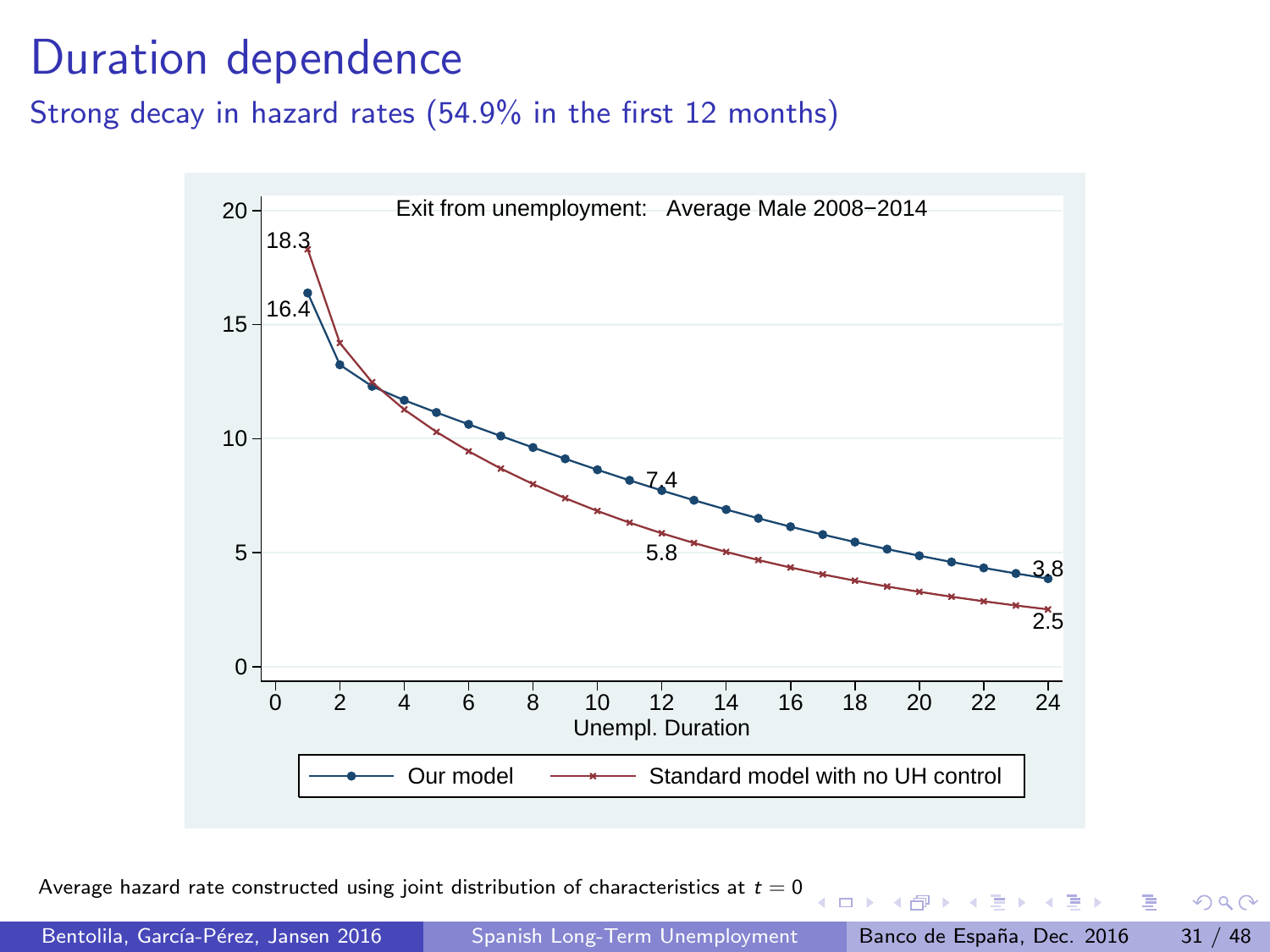### <span id="page-31-0"></span>**Results**

|                         |           | Expansion (2001-2007) |           | Recession (2008-2014) |
|-------------------------|-----------|-----------------------|-----------|-----------------------|
|                         | 12 months | 24 months             | 12 months | 24 months             |
| Overall                 | 13.8      | 33.0                  | 25.5      | 51.2                  |
| Unemployment insurance  |           |                       |           |                       |
| No Benefits             | 5.7       | 19.8                  | 12.1      | 35.8                  |
| 6 months                | 12.9      | 19.8                  | 20.6      | 35.8                  |
| 12 months               | 35.1      | 19.8                  | 42.0      | 35.8                  |
| 18 months               | 45.3      | 30.8                  | 52.7      | 46.8                  |
| 24 months               | 53.3      | 56.1                  | 60.8      | 65.6                  |
| Unemployment assistance |           |                       |           |                       |
| No                      | 5.7       | 19.8                  | 12.1      | 35.8                  |
| Yes                     | 31.2      | 51.5                  | 44.4      | 71.2                  |
| Age                     |           |                       |           |                       |
| 25-34 years old         | 13.3      | 32.0                  | 23.7      | 48.8                  |
| 35-44 years old         | 16.0      | 38.5                  | 27.5      | 53.9                  |
| 45-54 years old         | 27.3      | 49.6                  | 34.9      | 62.9                  |
| Education               |           |                       |           |                       |
| Primary or less         | 13.3      | 30.8                  | 28.4      | 51.8                  |
| Secondary, 1st st.      | 11.1      | 27.6                  | 24.2      | 47.1                  |
| Secondary, 2nd st.      | 14.6      | 31.8                  | 26.6      | 50.7                  |
| College                 | 19.7      | 35.9                  | 27.6      | 50.5                  |
| Industry                |           |                       |           |                       |
| Manufacturing           | 12.3      | 30.0                  | 23.8      | 47.2                  |
| Construction            | 11.8      | 31.7                  | 23.6      | 48.2                  |
| Non-market services     | 18.4      | 39.6                  | 30.9      | 58.2                  |
| Other services          | 14.5      | 36.0                  | 25.6      | 54.7                  |

#### Survival rates in unemployment at 12 and 24 months, males, 2001-2014

Bentolila, García-Pérez, Jansen 2016 [Spanish Long-Term Unemployment](#page-0-0) Banco de España, Dec. 2016 32 / 48

画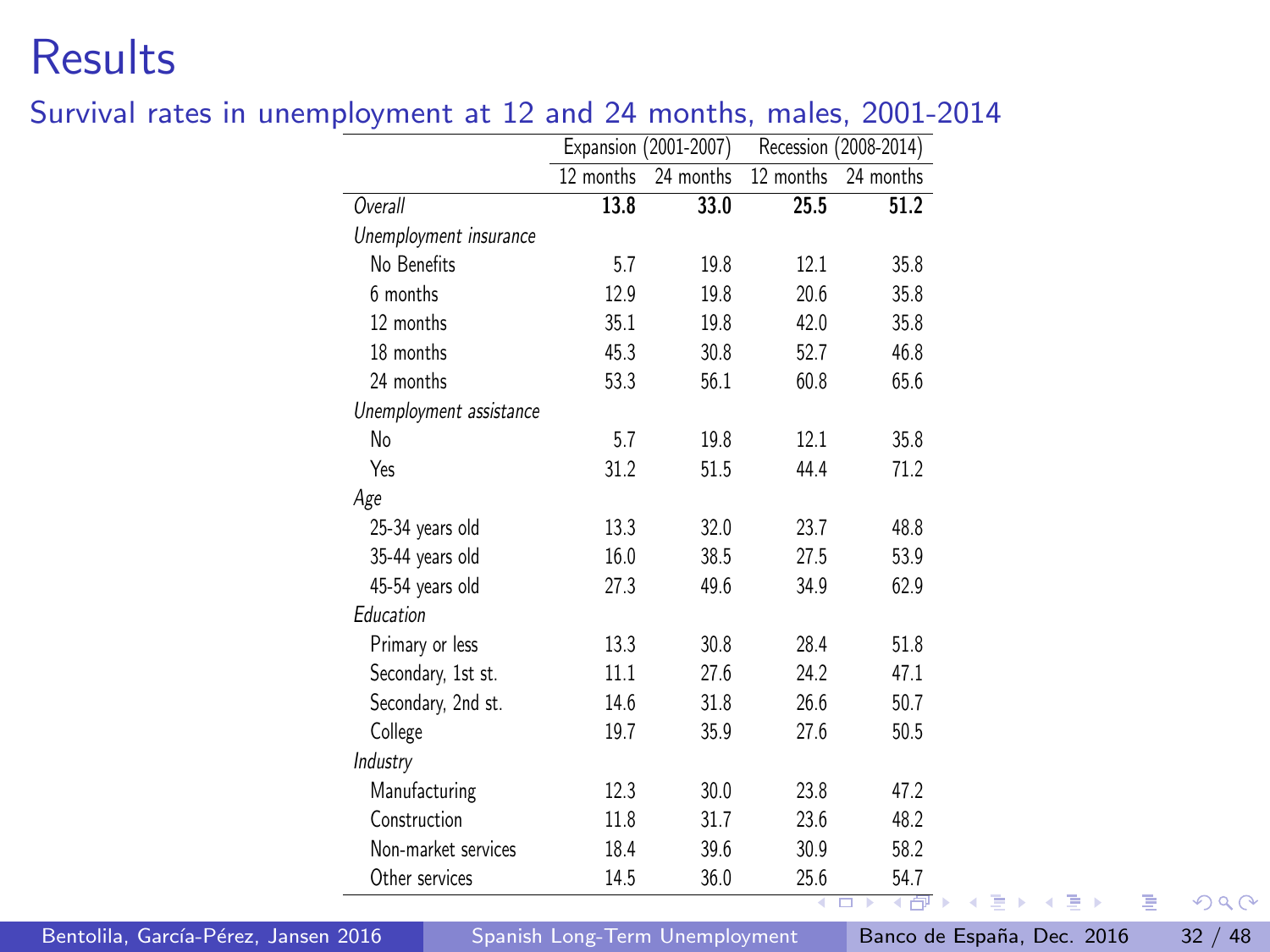## <span id="page-32-0"></span>Survival rates

#### Unemployment benefits



4 同 下

4 D F

→ 君 > → 君 >

 $299$ 

画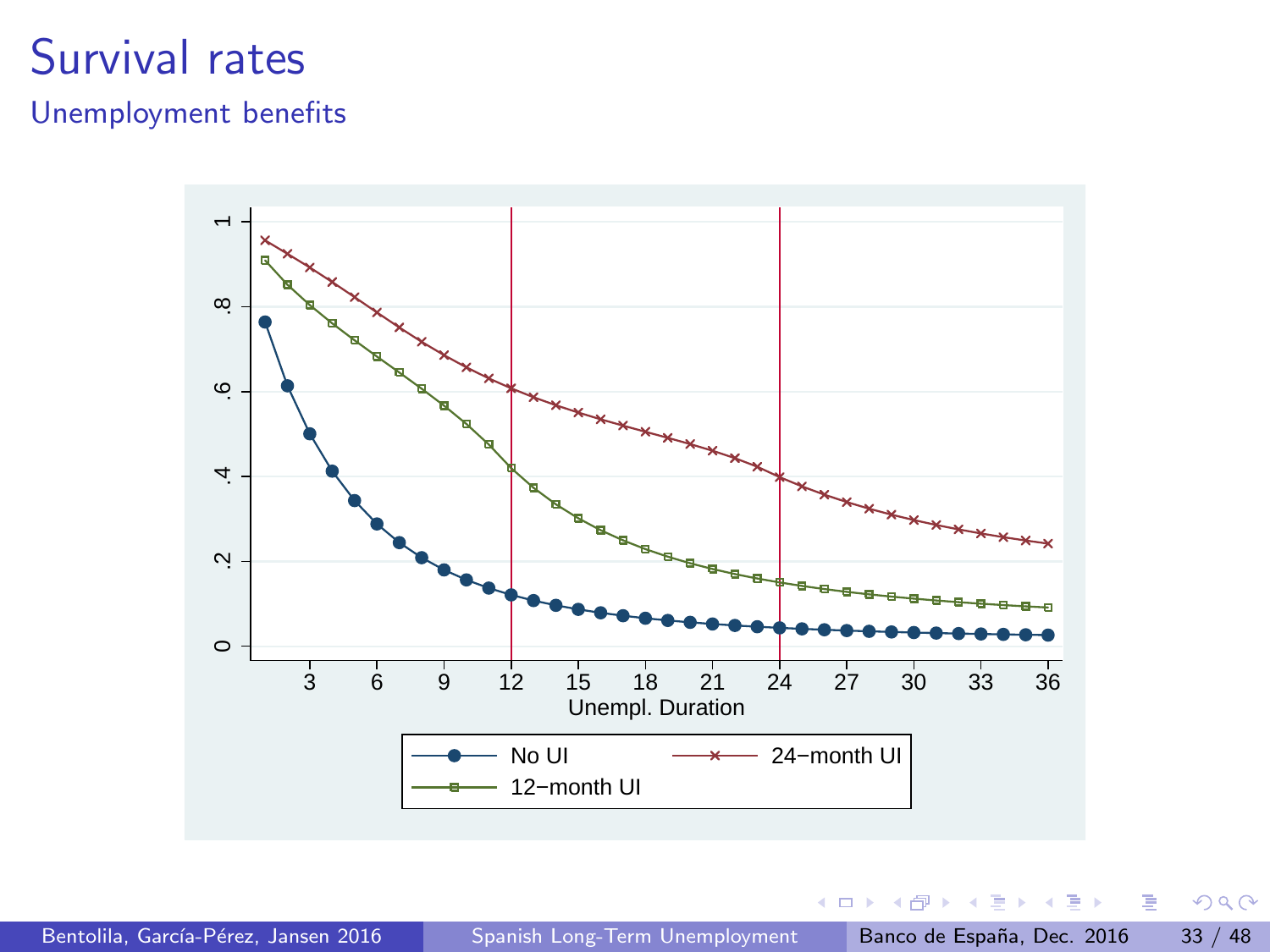# <span id="page-33-0"></span>Results when controlling for previous contract type

Survival rates in unemployment at 12 and 24 months, males, 2001-2014

| 12 months<br>24 months<br>12 months<br>24 months<br>Baseline Model<br>Unemployment insurance<br>No Benefits<br>19.8<br>12.1<br>35.8<br>5.7<br>6 months<br>12.9<br>19.8<br>20.6<br>35.8<br>12 months<br>35.8<br>35.1<br>19.8<br>42.0<br>18 months<br>30.8<br>46.8<br>45.3<br>52.7<br>24 months<br>56.1<br>60.8<br>65.6<br>53.3<br>Unemployment assistance<br>No<br>5.7<br>19.8<br>12.1<br>35.8<br>Yes<br>31.2<br>51.5<br>44.4<br>71.2<br>With previous contract control<br>Unemployment insurance<br>No Benefits<br>21.0<br>37.8<br>6.3<br>13.5<br>6 months<br>13.8<br>21.0<br>22.3<br>37.8<br>12 months<br>35.0<br>21.0<br>42.4<br>37.8 |  | Expansion (2001-2007) | Recession (2008-2014) |
|-----------------------------------------------------------------------------------------------------------------------------------------------------------------------------------------------------------------------------------------------------------------------------------------------------------------------------------------------------------------------------------------------------------------------------------------------------------------------------------------------------------------------------------------------------------------------------------------------------------------------------------------|--|-----------------------|-----------------------|
|                                                                                                                                                                                                                                                                                                                                                                                                                                                                                                                                                                                                                                         |  |                       |                       |
|                                                                                                                                                                                                                                                                                                                                                                                                                                                                                                                                                                                                                                         |  |                       |                       |
|                                                                                                                                                                                                                                                                                                                                                                                                                                                                                                                                                                                                                                         |  |                       |                       |
|                                                                                                                                                                                                                                                                                                                                                                                                                                                                                                                                                                                                                                         |  |                       |                       |
|                                                                                                                                                                                                                                                                                                                                                                                                                                                                                                                                                                                                                                         |  |                       |                       |
|                                                                                                                                                                                                                                                                                                                                                                                                                                                                                                                                                                                                                                         |  |                       |                       |
|                                                                                                                                                                                                                                                                                                                                                                                                                                                                                                                                                                                                                                         |  |                       |                       |
|                                                                                                                                                                                                                                                                                                                                                                                                                                                                                                                                                                                                                                         |  |                       |                       |
|                                                                                                                                                                                                                                                                                                                                                                                                                                                                                                                                                                                                                                         |  |                       |                       |
|                                                                                                                                                                                                                                                                                                                                                                                                                                                                                                                                                                                                                                         |  |                       |                       |
|                                                                                                                                                                                                                                                                                                                                                                                                                                                                                                                                                                                                                                         |  |                       |                       |
|                                                                                                                                                                                                                                                                                                                                                                                                                                                                                                                                                                                                                                         |  |                       |                       |
|                                                                                                                                                                                                                                                                                                                                                                                                                                                                                                                                                                                                                                         |  |                       |                       |
|                                                                                                                                                                                                                                                                                                                                                                                                                                                                                                                                                                                                                                         |  |                       |                       |
|                                                                                                                                                                                                                                                                                                                                                                                                                                                                                                                                                                                                                                         |  |                       |                       |
|                                                                                                                                                                                                                                                                                                                                                                                                                                                                                                                                                                                                                                         |  |                       |                       |
| 18 months<br>42.2<br>49.1<br>31.5<br>47.6                                                                                                                                                                                                                                                                                                                                                                                                                                                                                                                                                                                               |  |                       |                       |
| 24 months<br>62.3<br>45.4<br>49.4<br>54.0                                                                                                                                                                                                                                                                                                                                                                                                                                                                                                                                                                                               |  |                       |                       |
| Unemployment assistance                                                                                                                                                                                                                                                                                                                                                                                                                                                                                                                                                                                                                 |  |                       |                       |
| No<br>6.3<br>21.0<br>13.5<br>37.8                                                                                                                                                                                                                                                                                                                                                                                                                                                                                                                                                                                                       |  |                       |                       |
| Yes<br>32.4<br>52.4<br>48.9<br>71.2                                                                                                                                                                                                                                                                                                                                                                                                                                                                                                                                                                                                     |  |                       |                       |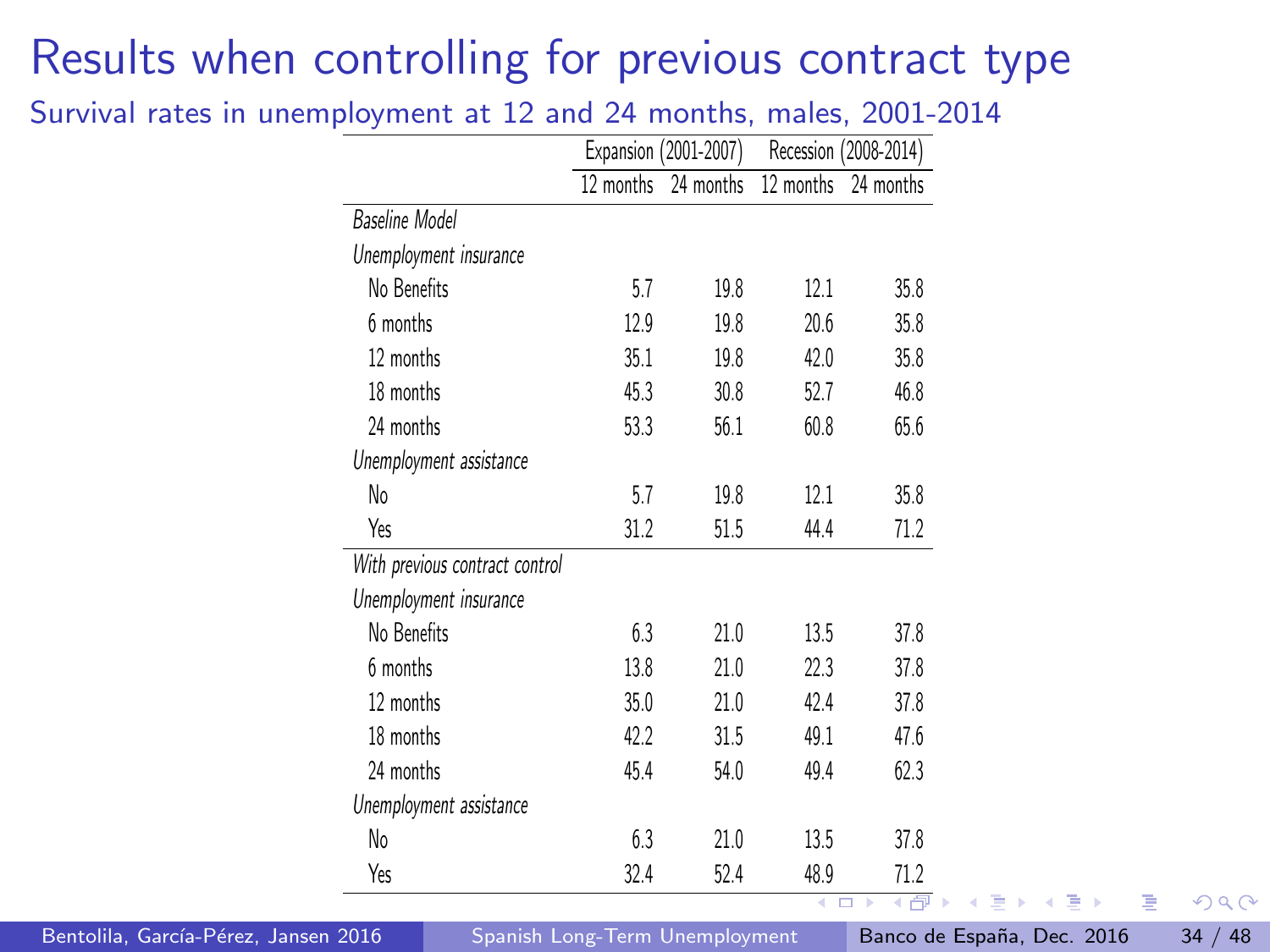<span id="page-34-0"></span>What happens if we do not consider exits to jobs shorter than 30 days?



 $200$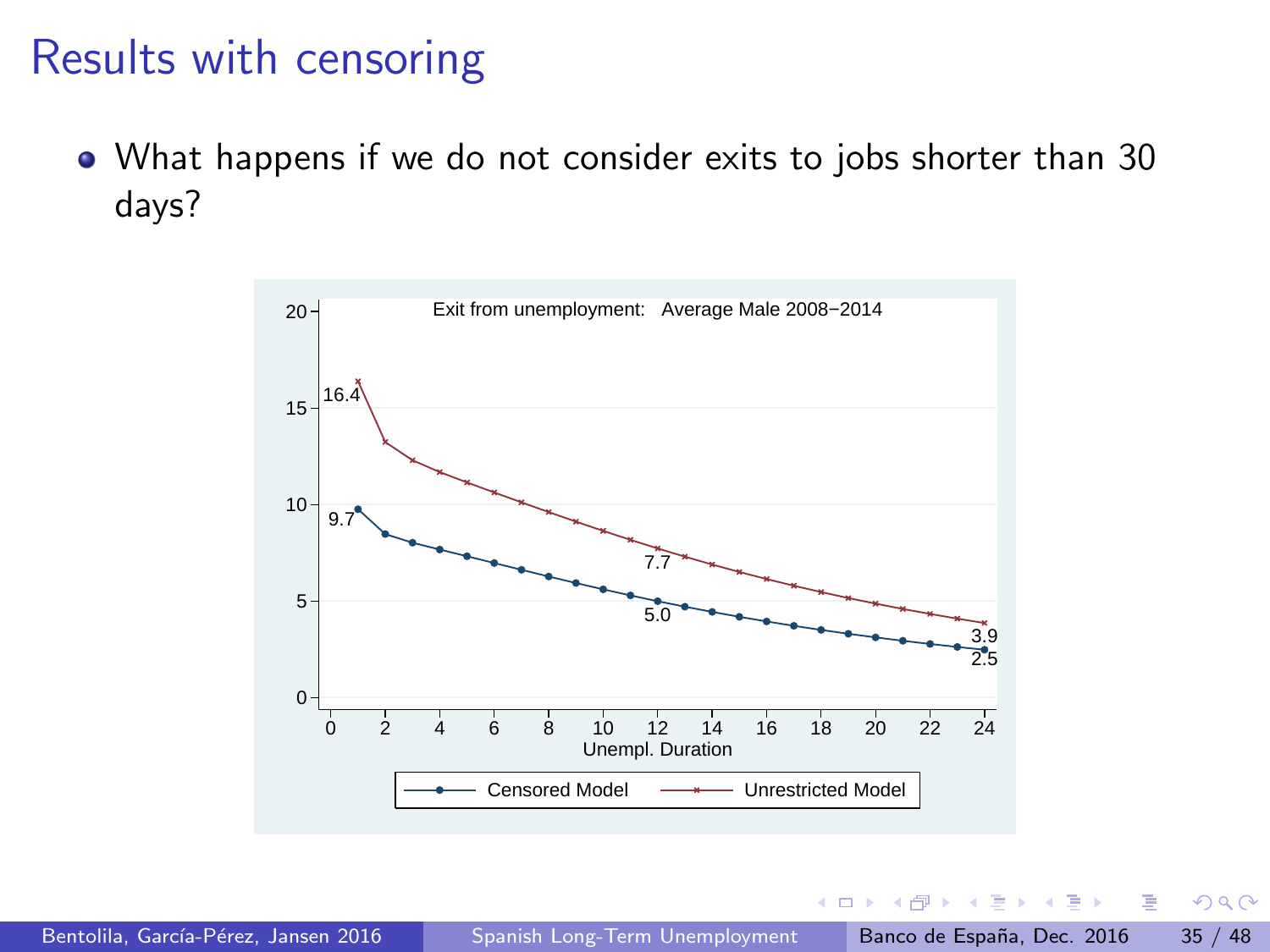#### <span id="page-35-0"></span>Survival rates in unemployment at 12 and 24 months, males, 2001-2014

|                         |           | Expansion |           | Recession              |
|-------------------------|-----------|-----------|-----------|------------------------|
|                         | 12 months | 24 months | 12 months | $\overline{24}$ months |
| Overall                 | 26.3      | 47.7      | 42.3      | 65.4                   |
| Unemployment insurance  |           |           |           |                        |
| No benefits             | 15.6      | 35.1      | 27.7      | 52.9                   |
| 6 months                | 25.1      | 35.1      | 36.4      | 52.9                   |
| 12 months               | 45.8      | 35.1      | 54.4      | 52.9                   |
| 18 months               | 55.0      | 45.5      | 63.5      | 63.4                   |
| 24 months               | 63.4      | 65.8      | 71.4      | 75.3                   |
| Unemployment assistance |           |           |           |                        |
| No                      | 15.6      | 35.1      | 27.7      | 52.9                   |
| Yes                     | 43.3      | 61.7      | 59.0      | 76.4                   |
| Age                     |           |           |           |                        |
| 25-34 years old         | 25.8      | 46.9      | 40.2      | 63.2                   |
| 35-44 years old         | 27.9      | 51.6      | 44.7      | 67.7                   |
| 45-54 years old         | 39.6      | 63.4      | 52.0      | 75.3                   |
| Education               |           |           |           |                        |
| Primary or less         | 27.0      | 47.5      | 47.1      | 67.4                   |
| Secondary, 1st st.      | 23.6      | 43.8      | 42.2      | 63.2                   |
| Secondary, 2nd st.      | 27.1      | 46.3      | 42.2      | 63.6                   |
| College                 | 30.5      | 48.0      | 39.3      | 60.8                   |
| Industry                |           |           |           |                        |
| Manufacturing           | 21.7      | 41.9      | 37.8      | 60.6                   |
| Construction            | 22.8      | 45.7      | 39.5      | 62.1                   |
| Non-market services     | 30.8      | 51.7      | 46.8      | 41.6                   |
| Other services          | 30.4      | 53.0      | 45.9      | 69.8<br><b>ANTI</b>    |

Bentolila, García-Pérez, Jansen 2016 [Spanish Long-Term Unemployment](#page-0-0) Banco de España, Dec. 2016 36 / 48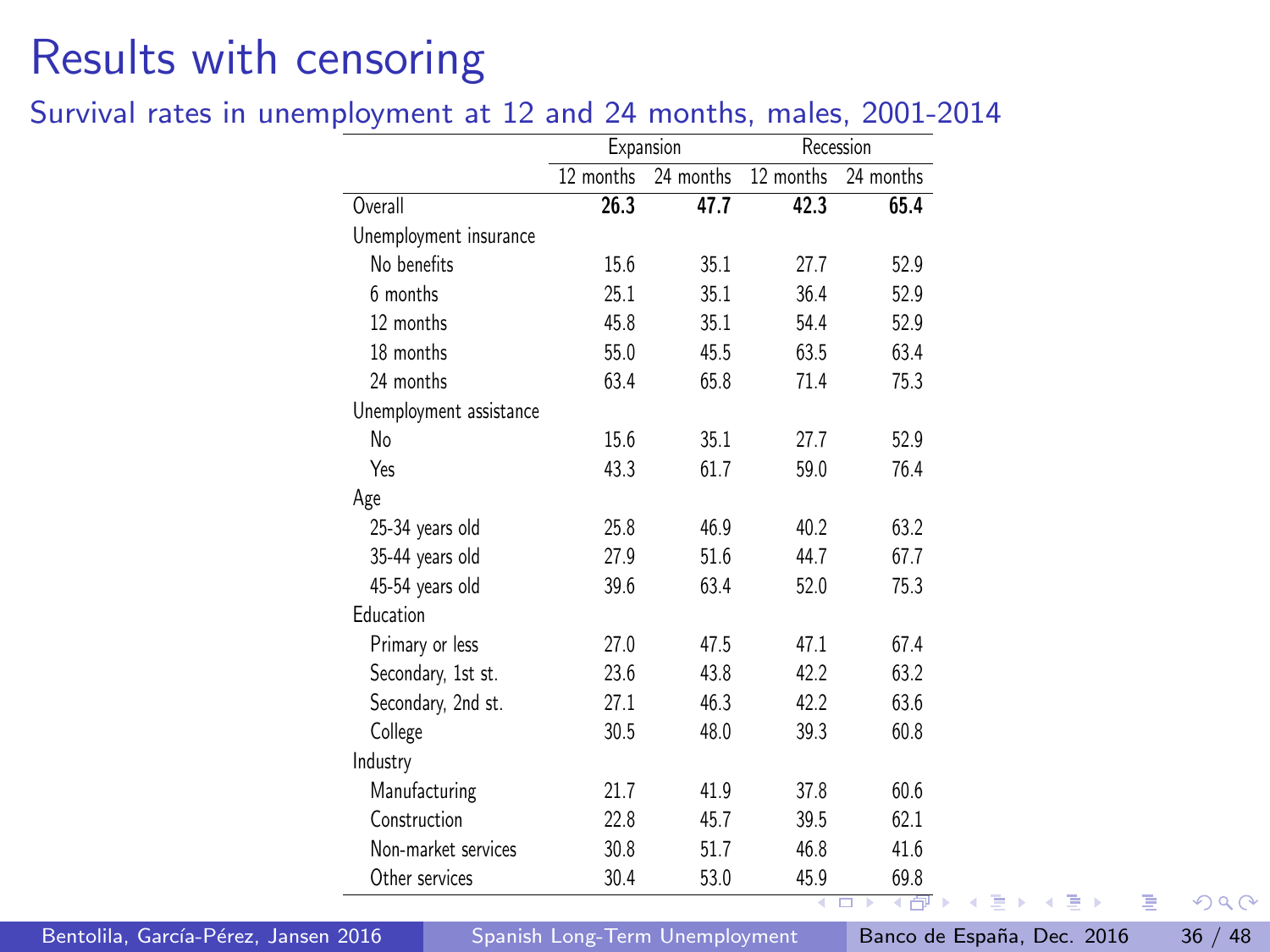<span id="page-36-0"></span>Survival Probabilities now much larger



 $\leftarrow$ 

Þ

 $\,$ 

医单位 医单位

 $QQ$ 

画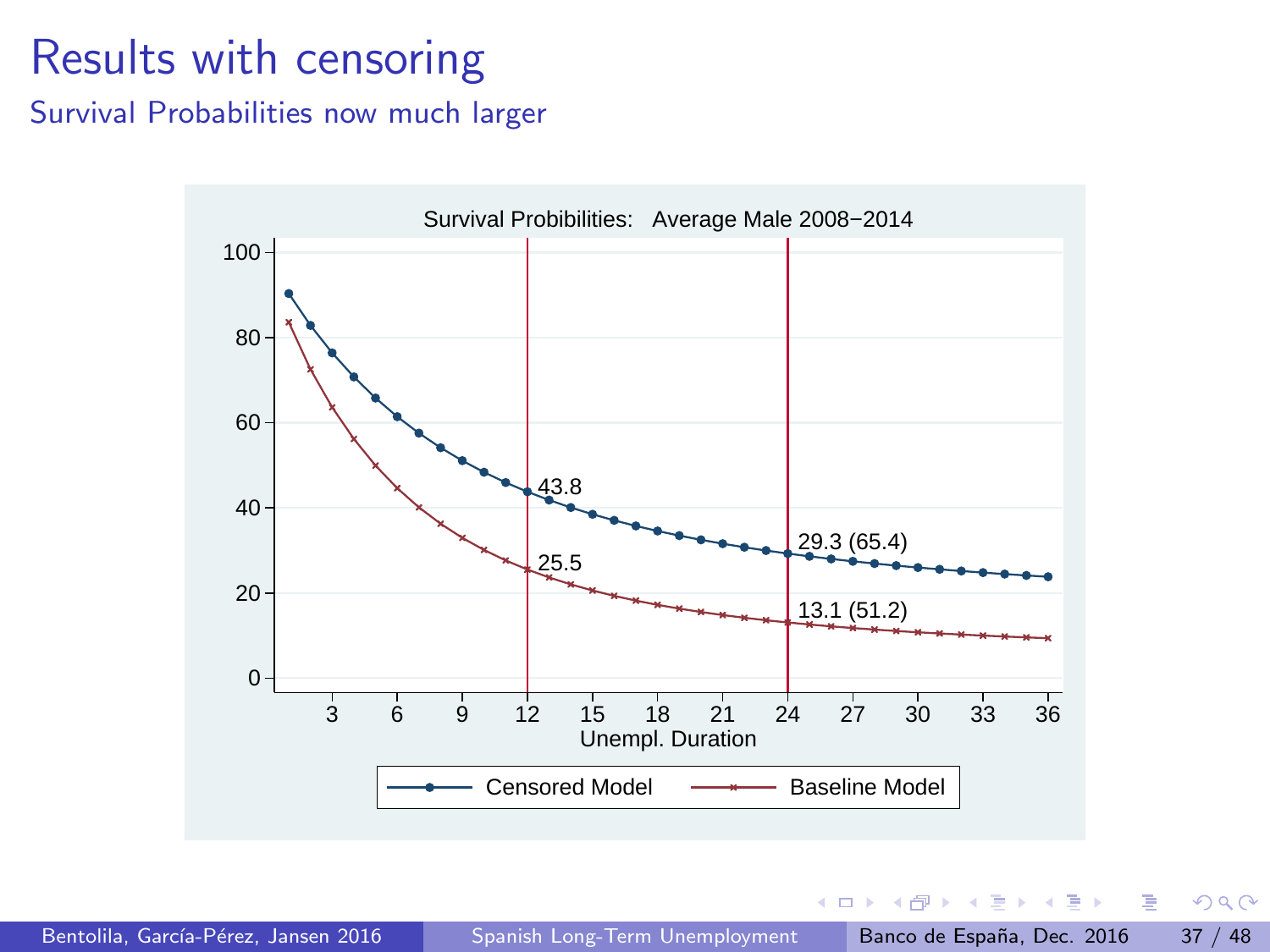Survival rates: Education



 $\leftarrow$ 

**D** 41 市 × 14.  $QQ$ 

画

ほん メラメ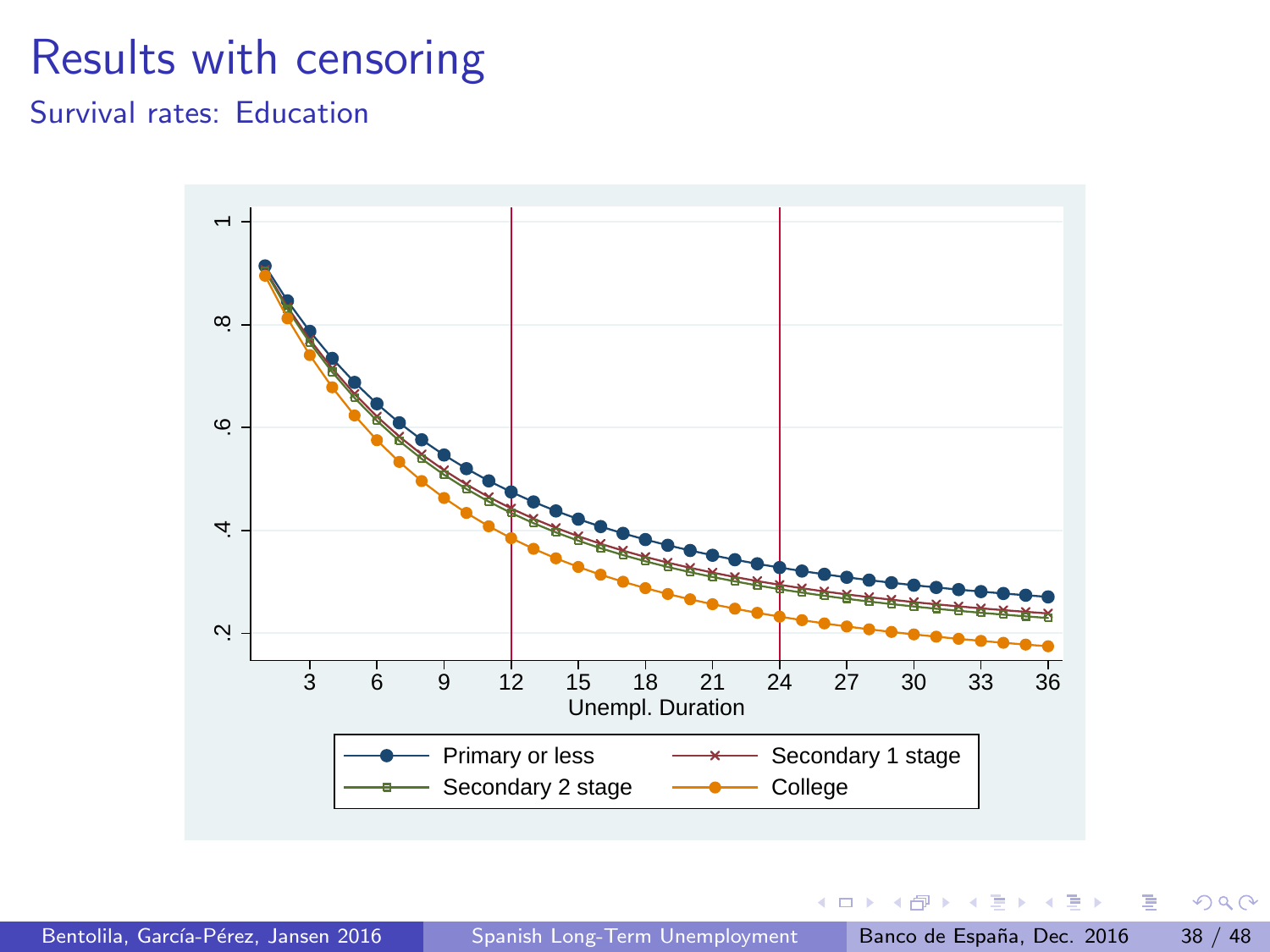## **Summary**

- Overwhelming evidence of negative duration dependence
- **•** Between boom and recession we observe a strong deterioration in unemployment outflows for low-educated
- Higher education provides better access to stable jobs in the recession
- Temporary jobs reduce the incidence of LTU substantially (around 20pp)
- Striking disincentive effects from benefit entitlements pointing at weak activation

医毛囊 医牙骨下的

 $\Omega$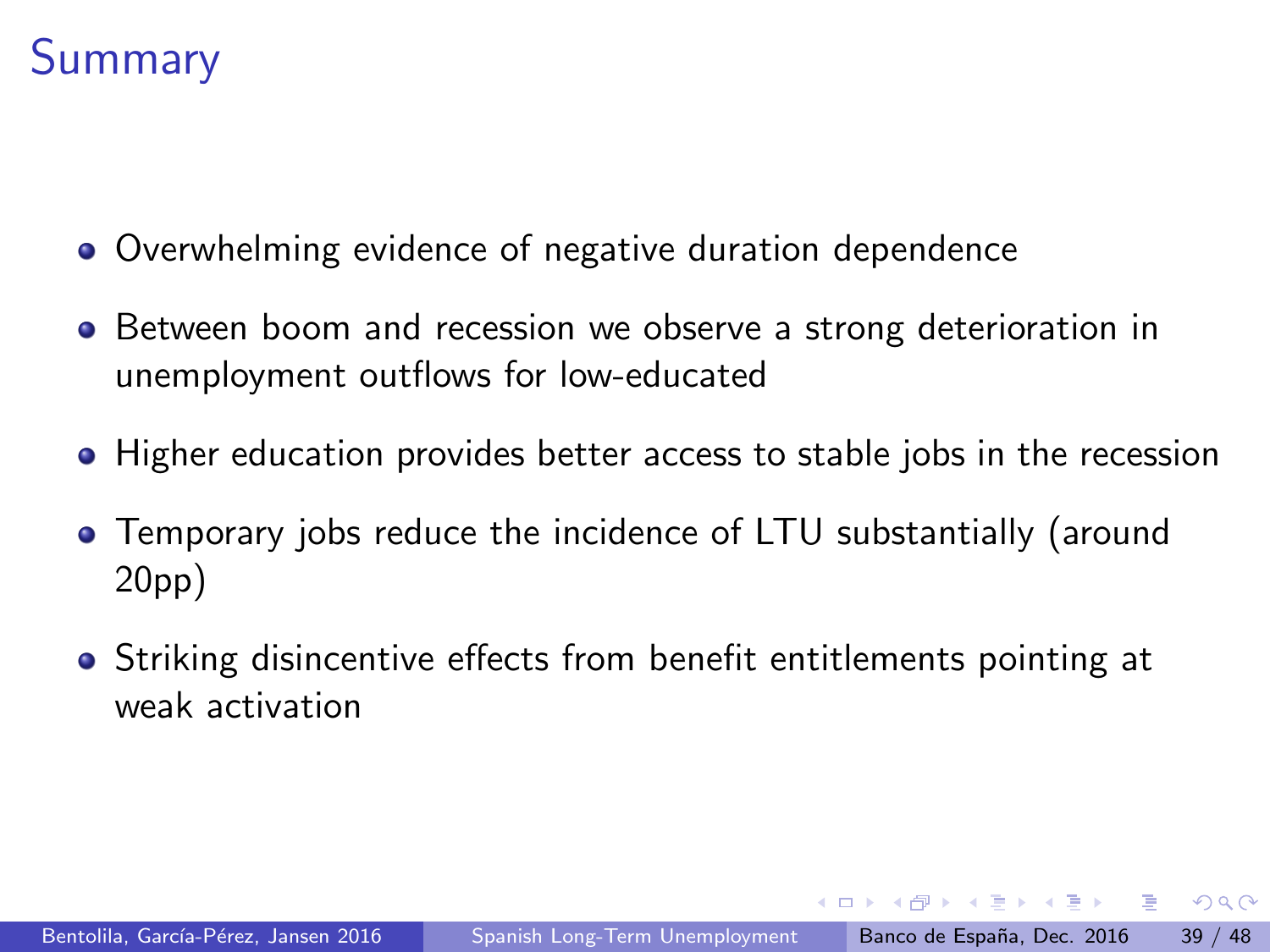## Reservation wages

- Much has been written about the rigidity of real (negotiated) wages in Spain
- The 2012 reforms seems to have raised the elasticity of initial wages (Font et al. 2015; Izquierdo and Puente, 2015)
- Here we provide complementary evidence on the relationship between reservation wages and unemployment duration

Two proxies reservation wages:

- **1** Real re-entry wages (MCVL) according to duration
- <sup>2</sup> Declared reservation wages (Survey of Household Finances, EFF)

 $\Omega$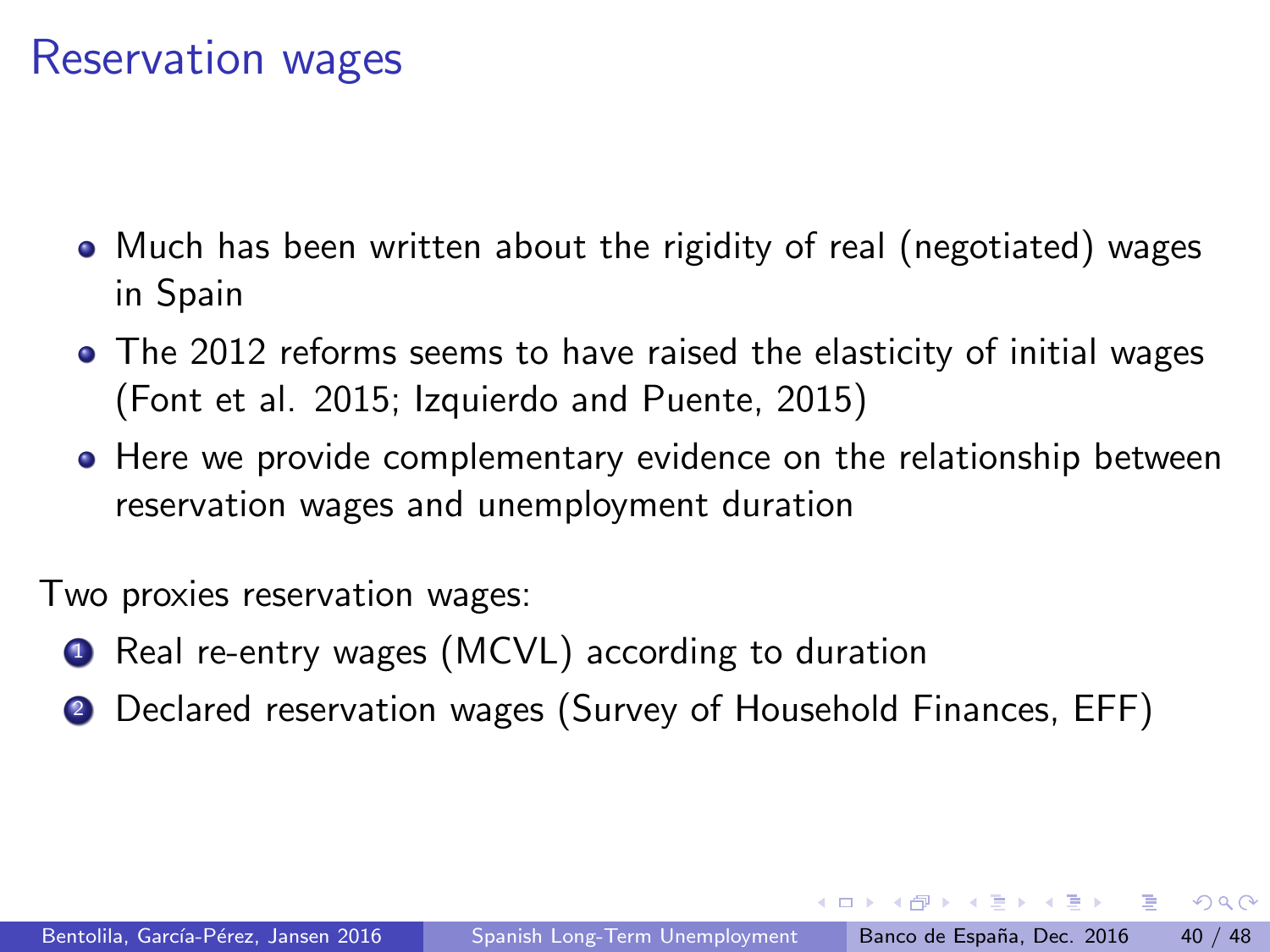### Re-entry wages

- Same sample selection criteria as in duration analysis
- Re-entry wages correspond to first full month of wage income (April)
- To avoid bottom- and top-coding we focus on wages between 5th and 95th percentile
- We control for observable worker characteristics using a Mincer-type regression
	- $\triangleright$  Age, experience, education, industry, province, year dummies
	- $\triangleright$  Men (51,303 observations) Women (48,365 observations)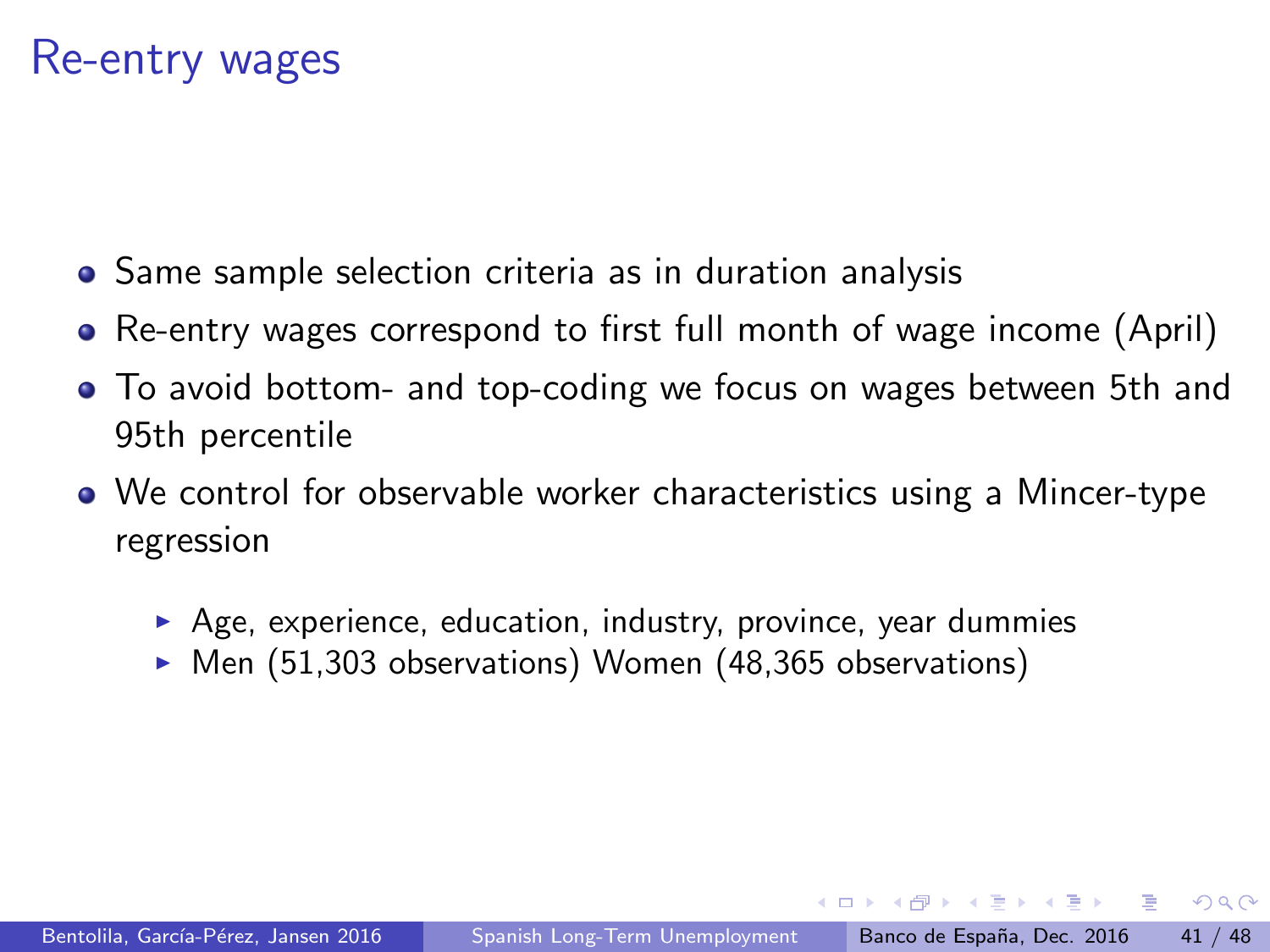### Re-entry wages: Results



Bentolila, García-Pérez, Jansen 2016 [Spanish Long-Term Unemployment](#page-0-0) Banco de España, Dec. 2016 42 / 48

 $\Omega$ G.

**K ロ ト K 御 ト K 澄 ト K 差 ト**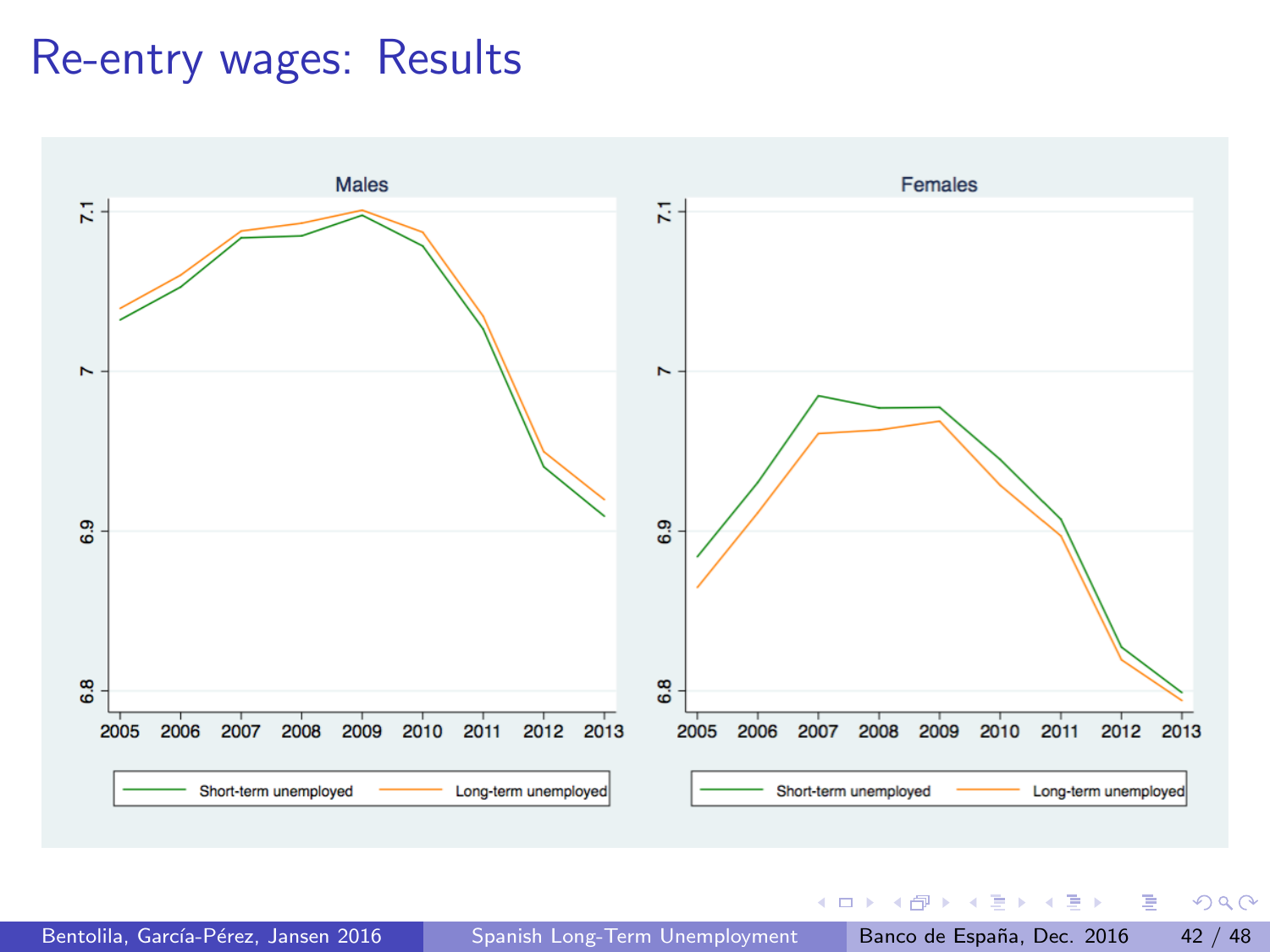## <span id="page-42-0"></span>Reservation wages

Survey of Household Finances

- We exploit the survey question: At what gross monthly wage would you be willing to work?
- We pool four waves (2002, 2005, 2008, 2011)
- Small sample size (2,810 observations) and panel dimension
- We estimate the following specification:

 $log(\omega_{it}) = \alpha_t + \beta log(Dur_{it}) + \gamma Ul_{it} + \delta UA_{it} + X'_{it}\mu + u_{it}$ 

- We control for personal characteristics, household composition and finances, aggregate labour market conditions (through year dummies)
- The coefficient of interest: *β*

 $\Omega$ 

イ押 トイヨ トイヨ トーヨー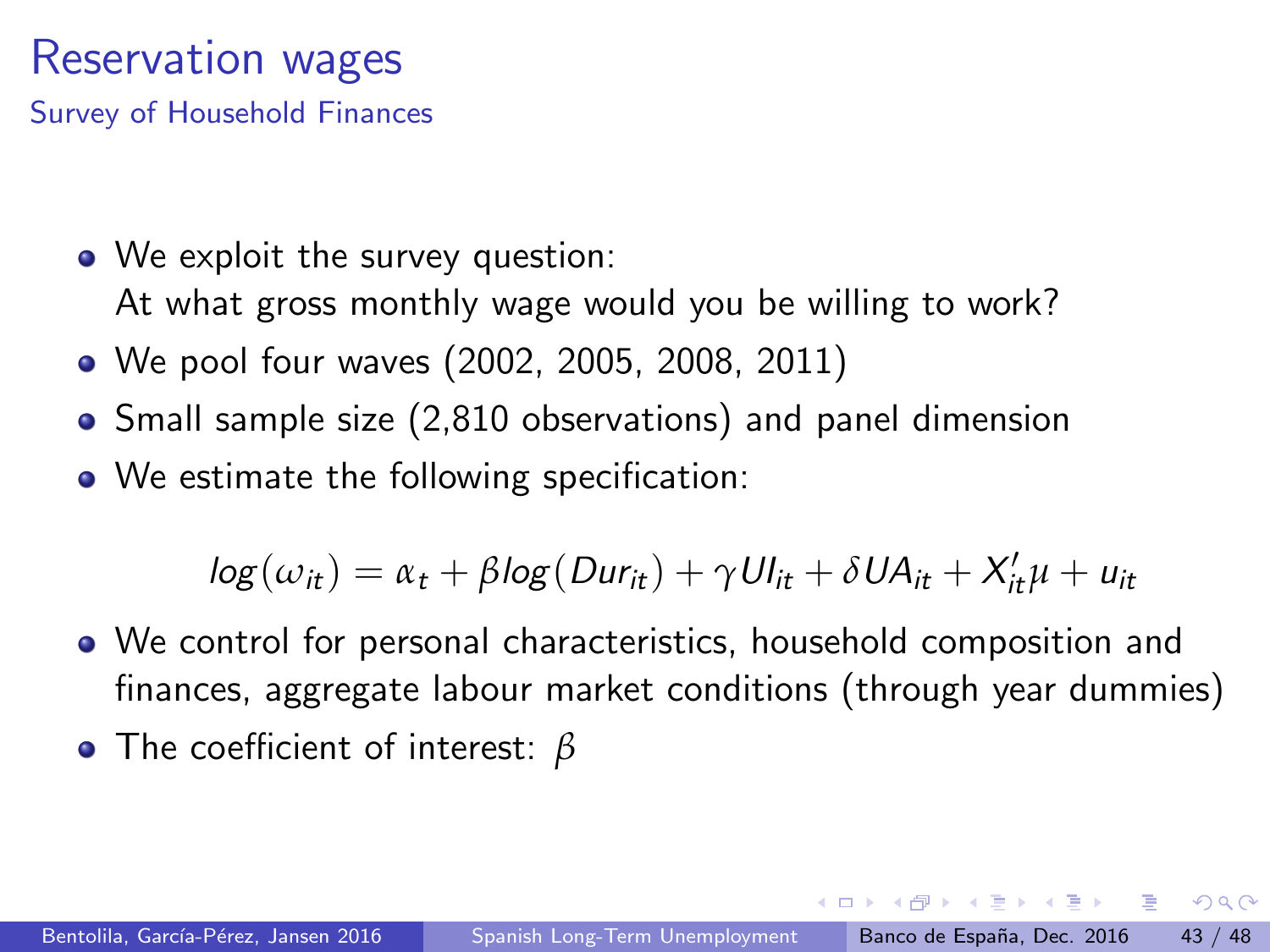## Reservation wages: results

|                                | All      |     | Males    |         | Females     |        |
|--------------------------------|----------|-----|----------|---------|-------------|--------|
| Log duration                   | $-0.014$ | *** | $-0.017$ | $^{88}$ | $-0.010$    |        |
|                                | (0.005)  |     | (0.007)  |         | (0.008)     |        |
| Contributory benefits          | 0.055    | *** | 0.0185   |         | 0.091       | ***    |
|                                | (0.013)  |     | (0.0174) |         | (0.020)     |        |
| Assistance benefits            | 0.011    |     | $-0.027$ |         | 0.047       |        |
|                                | (0.019)  |     | (0.026)  |         | (0.029)     |        |
| Age                            | 0.008    | **  | 0.009    | 88      | 0.009       |        |
|                                | (0.003)  |     | (0.004)  |         | (0.005)     |        |
| Age <sup>2</sup> $(*)$         | $-0.005$ |     | $-0.005$ |         | $-0.007$    |        |
|                                | (0.004)  |     | (0.005)  |         | (0.006)     |        |
| Female                         | $-0.161$ | *** |          |         |             |        |
|                                | (0.012)  |     |          |         |             |        |
| Married                        | 0.058    | *** | 0.078    | 888     | 0.044       | $\ast$ |
|                                | (0.017)  |     | (0.023)  |         | (0.024)     |        |
| Unmarried partner              | 0.059    | **  | 0.108    | ***     | $-0.004$    |        |
|                                | (0.025)  |     | (0.036)  |         | (0.034)     |        |
| Household head                 | 0.031    | **  | 0.047    | **      | 0.002       |        |
|                                | (0.013)  |     | (0.0184) |         | (0.019)     |        |
| Secondary education, 2nd stage | 0.068    | *** | 0.051    | ***     | 0.082       | ***    |
|                                | (0.013)  |     | (0.016)  |         | (0.020)     |        |
| College                        | 0.222    | *** | 0.184    | ***     | 0.246       | ***    |
|                                | (0.020)  |     | (0.029)  |         | (0.027)     |        |
| Household size                 | $-0.014$ | *** | $-0.013$ | 88      | $-0.019$    | $***$  |
|                                | (0.005)  |     | (0.006)  |         | (0.007)     |        |
| Total income                   | 0.016    | **  | 0.028    | ***     | 0.008       |        |
|                                | (0.006)  |     | (0.011)  |         | (0.008)     |        |
| Real assets                    | 0.002    |     | 0.003    | ×       | $-0.001$    |        |
|                                | (0.001)  |     | (0.002)  |         | (0.002)     |        |
| Financial assets               | 0.013    | *** | 0.011    | ***     | 0.017       | ***    |
|                                | (0.002)  |     | (0.003)  |         | (0.003)     |        |
| Debt                           | 0.005    | *** | 0.004    | **      | 0.005       | ***    |
|                                | (0.026)  |     | (0.002)  |         | (0.036)     |        |
|                                |          |     |          |         |             |        |
| Observations                   | 2,810    |     | 1,534    |         | 1,276       |        |
| R <sup>2</sup>                 | 0.256    |     | 0.263    |         | 0.216       |        |
|                                |          |     |          |         | $\Box$<br>۰ | Æ      |

Bentolila, García-Pérez, Jansen 2016 [Spanish Long-Term Unemployment](#page-0-0) Banco de España, Dec. 2016 44 / 48

 $299$ 

画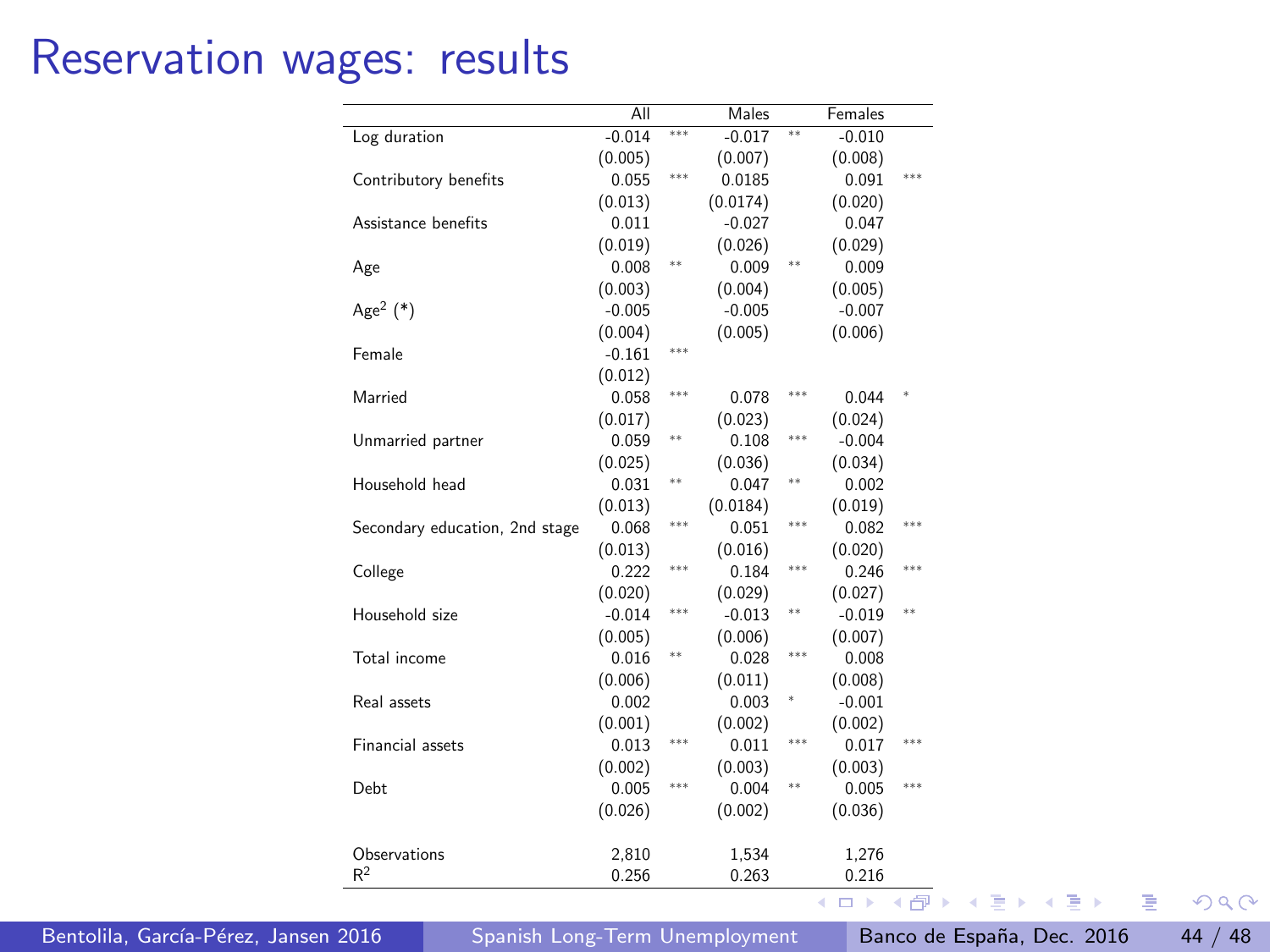## <span id="page-44-0"></span>Weak response of reservation wages

- Re-entry wages started falling as early as in 2009, but very small differences between short- and long-term unemployed
- The elasticity of the reservation wage with respect to duration is very low once we control for benefit entitlement.
- This finding, however, cannot be directly linked to the probability of leaving unemployment, which depends also on search effort (supply) and the arrival of job offers (demand).
- Acceptance probabilities may well be close to one for LTU (see García-Pérez 2006).
- The problem for them is that offers may not arrive.

医毛囊 医牙骨下的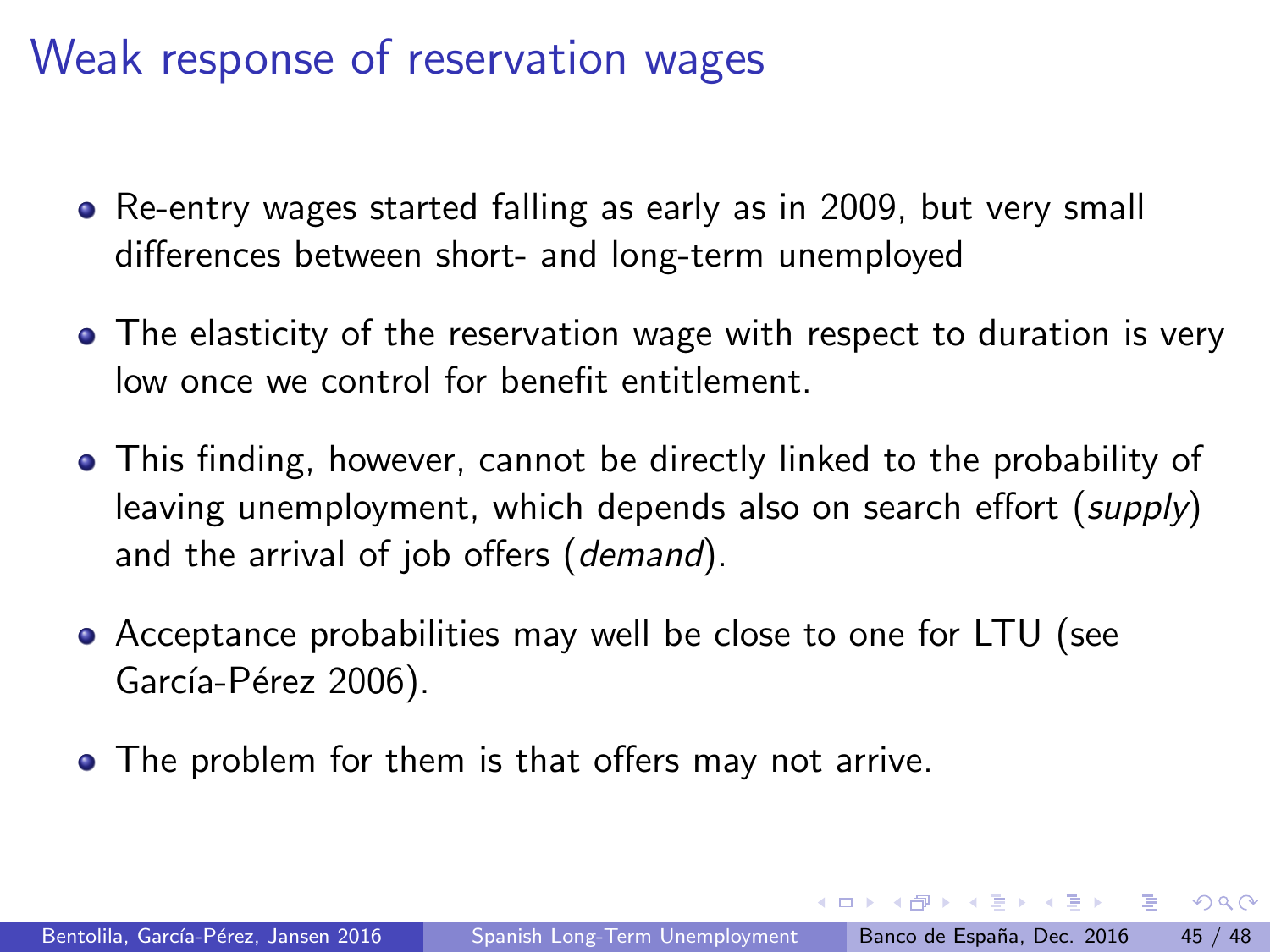# Concluding Remarks

ALMPs: A Policy shift towards labor market integration

After long inaction, there is an apparent shift in policy orientation:

- Council recommendation for the integration of the long-term unemployed (Febr. 2016)
- $\bullet$  Programa de acción conjunta para desempleados de larga duración (June 2016)
- Individual integration plans for 1M long-term unemployed until 2018
- Evidence suggests that well-designed intensive support to long-term unemployed pays off (Csillag and Fertig, 2015)
- Indeed, the average observed program impacts are typically largest for long-term unemployed (Card, Kluve and Weber, 2015)

4 D F

 $\mathcal{A}(\overline{\mathcal{A}}) \rightarrow \mathcal{A}(\mathbb{B}) \rightarrow \mathcal{A}(\mathbb{B}) \rightarrow \mathbb{B}$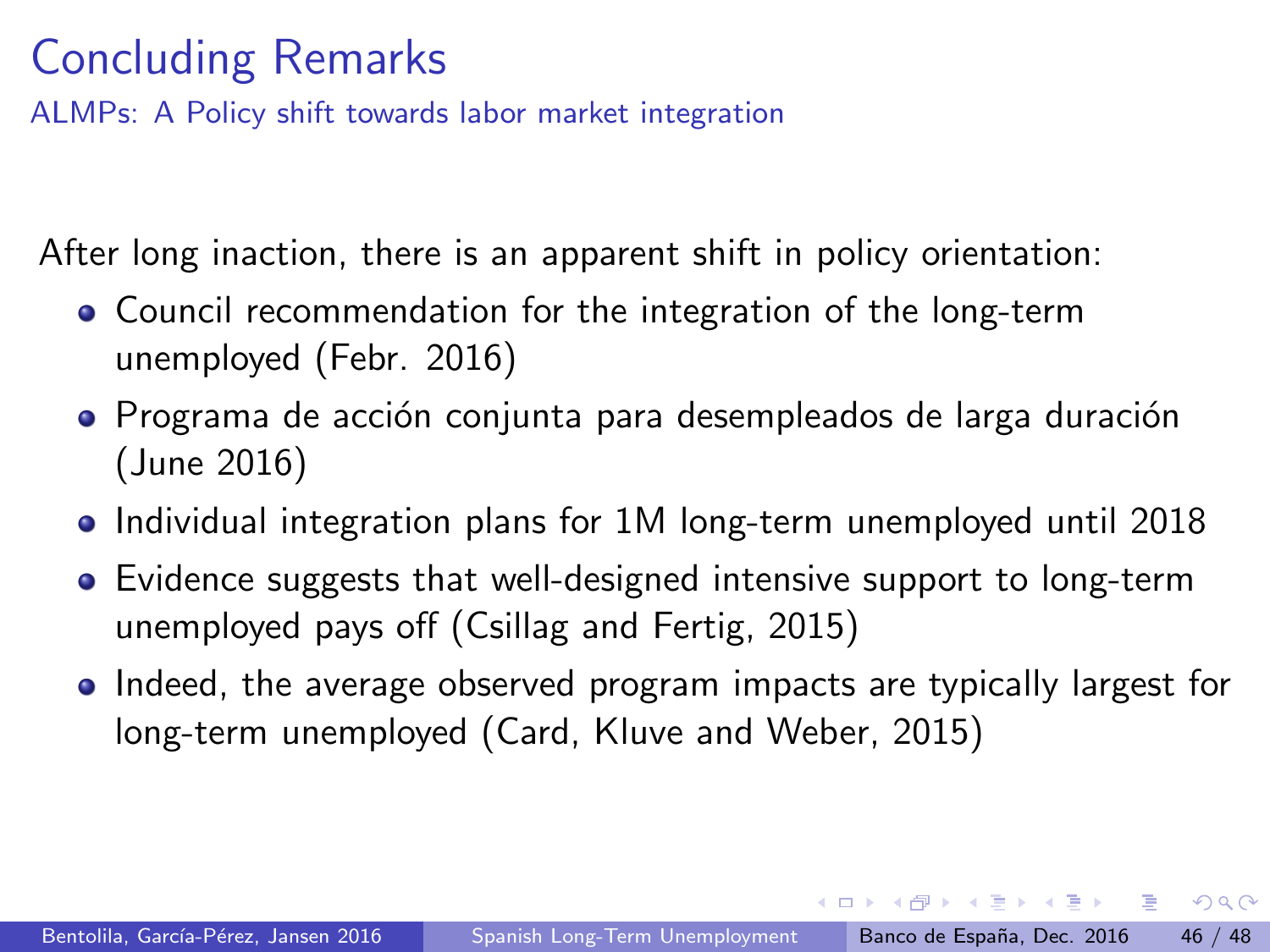# Concluding Remarks

ALMPs: A Policy shift towards labor market integration



#### (a) Average program effects (b) Program effects by type

Results based on Card et al. (2015) and reprinted in Bentolila and Jansen (2016)

4 日下